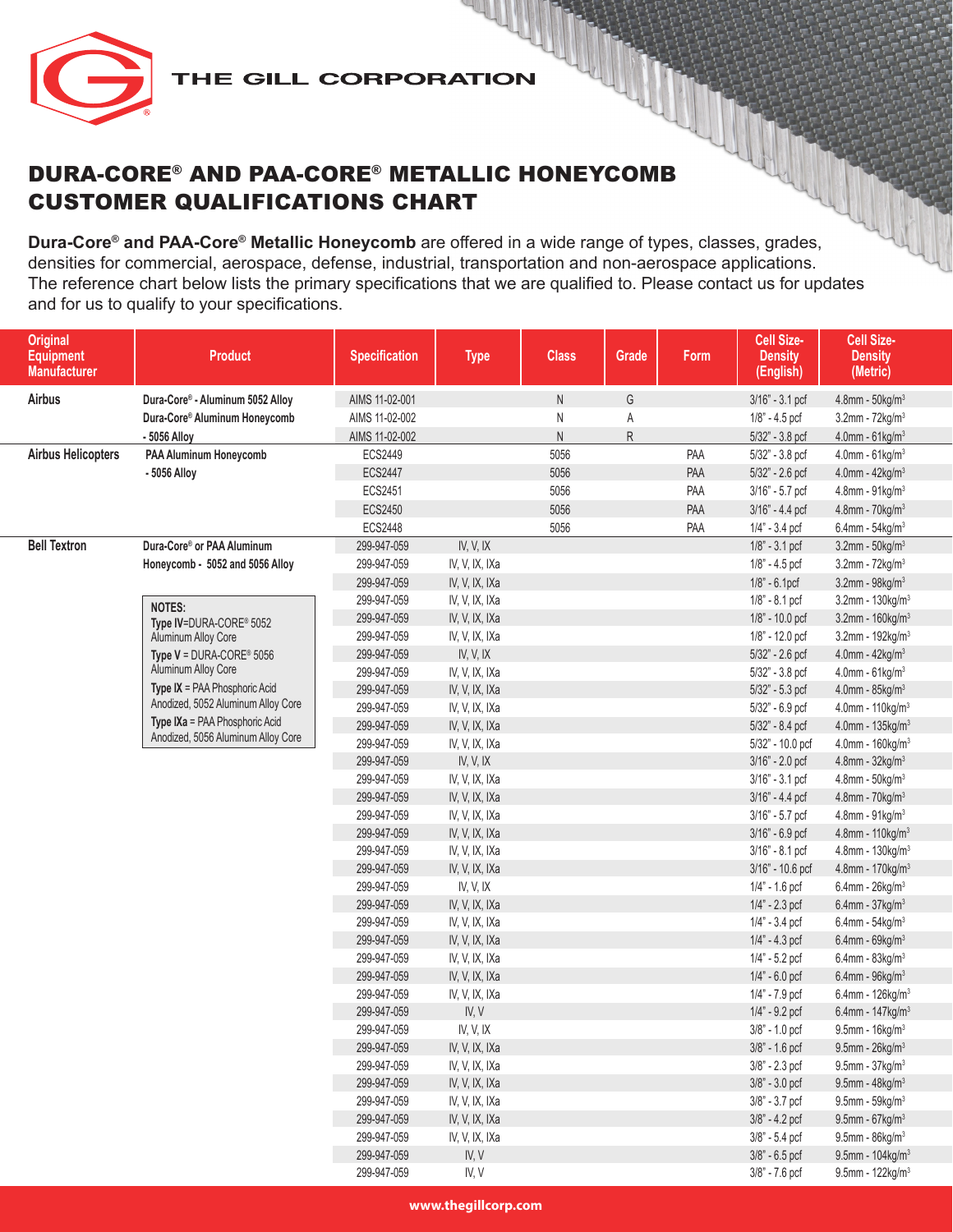# DURA-CORE® AND PAA-CORE® METALLIC HONEYCOMB CUSTOMER QUALIFICATIONS CHART

| <b>Original</b><br><b>Equipment</b><br><b>Manufacturer</b> | <b>Product</b>                                                | <b>Specification</b>           | <b>Type</b>     | <b>Class</b>    | Grade                      | Form   | Cell Size-<br><b>Density</b><br>(English) | Cell Size-<br><b>Density</b><br>(Metric)                           |
|------------------------------------------------------------|---------------------------------------------------------------|--------------------------------|-----------------|-----------------|----------------------------|--------|-------------------------------------------|--------------------------------------------------------------------|
| <b>Boeing</b>                                              | Dura-Core® or PAA                                             | <b>BMS4-4</b>                  | $2 - 07$        | N,P,ND,NPA      |                            | ALL    | $1/8" - 3.1$ pcf                          | $3.2$ mm - $50$ kg/m <sup>3</sup>                                  |
|                                                            | Aluminum Honeycomb - 5052 Alloy                               | <b>BMS4-4</b>                  | $2 - 10$        | N,P,ND,NPA      |                            | ALL    | $1/8" - 4.5$ pcf                          | 3.2mm - $72$ kg/m <sup>3</sup>                                     |
|                                                            |                                                               | <b>BMS4-4</b>                  | $2 - 15$        | N,P,ND,NPA      |                            | ALL    | $1/8" - 6.1$ pcf                          | 3.2mm - 98kg/m <sup>3</sup>                                        |
|                                                            |                                                               | <b>BMS4-4</b>                  | $2 - 20$        | N,P,ND,NPA      |                            | ALL    | $1/8" - 8.1$ pcf                          | $3.2$ mm - 130kg/m <sup>3</sup>                                    |
|                                                            | <b>NOTES:</b>                                                 | <b>BMS4-4</b>                  | $3 - 07$        | N,P,ND,NPA      |                            | ALL    | 3/16" - 2.0 pcf                           | 4.8mm - $32$ kg/m <sup>3</sup>                                     |
|                                                            | <b>Class <math>N = Non-Perforated Core</math></b>             | <b>BMS4-4</b>                  | $3 - 10$        | N,P,ND,NPA      |                            | ALL    | 3/16" - 3.1 pcf                           | $4.8$ mm - $50$ kg/m $3$                                           |
|                                                            | <b>Class P</b> = Perforated Core                              | <b>BMS4-4</b>                  | $3 - 15$        | N,P,ND,NPA      |                            | ALL    | 3/16" - 4.4 pcf                           | $4.8$ mm - $70$ kg/m <sup>3</sup>                                  |
|                                                            | <b>Class ND</b> = Non-Perforated.                             | <b>BMS4-4</b>                  | $3 - 20$        | N,P,ND,NPA      |                            | ALL    | 3/16" - 5.7 pcf                           | $4.8$ mm - $91$ kg/m <sup>3</sup>                                  |
|                                                            | <b>High Durability Core</b>                                   | <b>BMS4-4</b>                  | $3 - 25$        | N,P,ND,NPA      |                            | ALL    | 3/16" - 6.9 pcf                           | 4.8mm - 110kg/m <sup>3</sup>                                       |
|                                                            | <b>Class NPA</b> = Non-Perforated,                            | <b>BMS4-4</b>                  | $3 - 30$        | N,P,ND,NPA      |                            | ALL    | 3/16" - 8.1 pcf                           | $4.8$ mm - 130kg/m <sup>3</sup>                                    |
|                                                            | Phosphoric Acid Anodized and<br>Prime Core                    | <b>BMS4-4</b>                  | $4 - 07$        | N,P,ND,NPA      |                            | ALL    | $1/4" - 1.6$ pcf                          | 6.4mm - $26$ kg/m <sup>3</sup>                                     |
|                                                            | Grade II - for core having a bisected                         | <b>BMS4-4</b>                  | $4 - 10$        | N,P,ND,NPA      |                            | ALL    | $1/4$ " - 2.3 pcf                         | $6.4$ mm - 37kg/m <sup>3</sup>                                     |
|                                                            | hexagonal cell configuration                                  | <b>BMS4-4</b>                  | $4 - 15$        | N,P,ND,NPA      |                            | ALL    | 1/4" - 3.4 pcf                            | 6.4mm - $54$ kg/m <sup>3</sup>                                     |
|                                                            | Grade III - for core having a bisected                        | <b>BMS4-4</b>                  | $4 - 20$        | N,P,ND,NPA      |                            | ALL    | $1/4$ " - $4.3$ pcf                       | $6.4$ mm - 69kg/m <sup>3</sup>                                     |
|                                                            | half hexagonal cell configuration                             | <b>BMS4-4</b>                  | $4 - 25$        | N,P,ND,NPA      |                            | ALL    | $1/4" - 5.2$ pcf                          | $6.4$ mm - $83$ kg/m <sup>3</sup>                                  |
|                                                            | $3/32$ "* = bisected $3/16$ " hexagonal<br>cell configuration | <b>BMS4-4</b>                  | $4 - 30$        | N,P,ND,NPA      |                            | ALL    | $1/4$ " - 6.0 pcf                         | $6.4$ mm - $96$ kg/m <sup>3</sup>                                  |
|                                                            |                                                               | <b>BMS4-4</b>                  | $4 - 40$        | N,P,ND,NPA      |                            | ALL    | 1/4" - 7.9 pcf                            | $6.4$ mm - 126kg/m <sup>3</sup>                                    |
|                                                            |                                                               | <b>BMS4-4</b>                  | $6 - 10$        | N,P,ND,NPA      |                            | ALL    | 3/8" - 1.6 pcf                            | $9.5$ mm - $26$ kg/m <sup>3</sup>                                  |
|                                                            |                                                               | <b>BMS4-4</b>                  | $6 - 20$        | N,P,ND,NPA      |                            | ALL    | $3/8" - 3.0$ pcf                          | $9.5$ mm - 48kg/m <sup>3</sup>                                     |
|                                                            |                                                               | <b>BMS4-4</b>                  | $6 - 25$        | N,P,ND,NPA      |                            | ALL    | $3/8" - 3.7$ pcf                          | $9.5$ mm - $59$ kg/m <sup>3</sup>                                  |
|                                                            |                                                               | <b>BMS4-4</b>                  | $6 - 30$        | N,P,ND,NPA      |                            | ALL    | 3/8" - 4.2 pcf                            | $9.5$ mm - 67kg/m <sup>3</sup>                                     |
|                                                            |                                                               | <b>BMS4-4</b>                  | $6 - 40$        | N,P,ND,NPA      |                            | ALL    | 3/8" - 5.4 pcf                            | $9.5$ mm - $87$ kg/m <sup>3</sup>                                  |
|                                                            |                                                               | <b>BMS4-4</b><br><b>BMS4-4</b> | $6 - 50$        | N,P,ND,NPA      |                            | ALL    | $3/8" - 6.5$ pcf<br>3/32"* - 25.0 pcf     | $9.5$ mm - 104kg/m <sup>3</sup>                                    |
|                                                            |                                                               | <b>BMS4-4</b>                  | 3-60N<br>$3-60$ | N<br><b>NPA</b> | $\lvert \rvert$<br>II, III | B<br>B | 3/32"* - 25.0 pcf                         | 2.36mm - 400kg/m <sup>3</sup>                                      |
| <b>Boeing</b>                                              | PAA Aluminum Honeycomb                                        | <b>BMS4-25</b>                 | $6 - 30$        | ALL             |                            | ALL    | 3/8" - 4.2 pcf                            | 2.36mm - $400$ kg/m <sup>3</sup><br>$9.5$ mm - 67kg/m <sup>3</sup> |
|                                                            | - 5056 Alloy                                                  | <b>BMS4-25</b>                 | $6 - 40$        | ALL             |                            | ALL    | 3/8" - 5.4 pcf                            | $9.5$ mm - 87kg/m <sup>3</sup>                                     |
|                                                            |                                                               | <b>BMS4-25</b>                 | $2 - 30$        | ALL             |                            | ALL    | 1/8" - 12.0 pcf                           | $3.2$ mm - 192kg/m <sup>3</sup>                                    |
| <b>Boeing St. Louis</b>                                    | Dura-Core® or PAA Aluminum                                    | MMS 701, 714, 728              | N or P          | 5052, 5056      |                            |        | 1/8" - 4.5 pcf                            | 3.2mm - $72$ kg/m <sup>3</sup>                                     |
|                                                            | Honeycomb - 5052 and 5056 Alloy                               | MMS 714, 728                   | N or P          | 5056            |                            |        | $1/8" - 6.1$ pcf                          | 3.2mm - $97$ kg/m <sup>3</sup>                                     |
|                                                            |                                                               | MMS 701, 714, 728              | N or P          | 5052, 5056      |                            |        | 1/8" - 8.1 pcf                            | $3.2$ mm - 130kg/m $3$                                             |
|                                                            | <b>NOTES:</b>                                                 | MMS 714, 728                   | N or P          | 5056            |                            |        | 1/8" - 10.0 pcf                           | $3.2$ mm - 160 $kg/m3$                                             |
|                                                            | <b>MMS 701 = 5052 Alloy DURA-CORE®</b>                        | MMS 701, 714, 728              | N or P          | 5052, 5056      |                            |        | 1/8" - 12.0 pcf                           | 3.2mm - 192kg/m <sup>3</sup>                                       |
|                                                            | Aluminum Honeycomb                                            | MMS 701, 728                   | N or P          | 5052, 5056      |                            |        | 1/8" - 22.0 pcf                           | $3.2$ mm - $352$ kg/m <sup>3</sup>                                 |
|                                                            | <b>MMS 714 = 5056 Alloy DURA-CORE®</b>                        | MMS 714, 728                   | N or P          | 5056            |                            |        | 5/32" - 3.8 pcf                           | $4.0$ mm - $60$ kgm $3$                                            |
|                                                            | Aluminum Honeycomb                                            | MMS 714, 728                   | N or P          | 5056            |                            |        | 5/32" - 5.3 pcf                           | 4.0mm - $85$ kg/m <sup>3</sup>                                     |
|                                                            | MMS 728 = 5056 PAA Phosphoric<br>Acid Anodized Honeycomb      | MMS 714, 728                   | N or P          | 5056            |                            |        | 5/32" - 6.9 pcf                           | 4.0mm - 110kg/m <sup>3</sup>                                       |
|                                                            | <b>TYPE N</b> = Non-Perforated Core                           | MMS 701, 714, 728              | N or P          | 5052, 5056      |                            |        | $3/16" - 3.1$ pcf                         | $4.8$ mm - $50$ kg/m <sup>3</sup>                                  |
|                                                            | <b>TYPE P</b> = perforated core                               | MMS 701, 714, 728              | N or P          | 5052, 5056      |                            |        | $3/16" - 4.4$ pcf                         | 4.8mm - 70kg/m <sup>3</sup>                                        |
|                                                            | 5052 and 5056 Aluminum Alloy is                               | MMS 701, 714, 728              | N or P          | 5052, 5056      |                            |        | $3/16" - 5.7$ pcf                         | $4.8$ mm - $91$ kg/m <sup>3</sup>                                  |
|                                                            | shown under CLASS category                                    | MMS 701, 714, 728              | N or P          | 5052, 5056      |                            |        | $1/4" - 2.3$ pcf                          | 6.4mm - $37$ kg/m <sup>3</sup>                                     |
|                                                            |                                                               | MMS 714, 728                   | N or P          | 5056            |                            |        | $1/4$ " - 3.4 pcf                         | $6.4$ mm - $54$ kg/m <sup>3</sup>                                  |
|                                                            |                                                               | MMS 714, 728                   | N or P          | 5056            |                            |        | $1/4$ " - $4.3$ pcf                       | $6.4$ mm - 69kg/m <sup>3</sup>                                     |
|                                                            |                                                               | MMS 701, 728                   | N or P          | 5052, 5056      |                            |        | 1/4" - 7.9 pcf                            | 6.4mm - $126$ kg/m <sup>3</sup>                                    |
| COMAC                                                      | PAA Aluminum Honeycomb                                        | <b>CMS-CP-401</b>              |                 |                 | 3.1                        | B      | $1/8$ " - 3.1 pcf                         | $3.2$ mm - $48$ kg/m <sup>3</sup>                                  |
|                                                            | - 5052 Alloy                                                  | CMS-CP-401                     |                 |                 | 6.1                        | Β      | $1/8$ " - 6.1 pcf                         | $3.2$ mm - $98$ kg/m <sup>3</sup>                                  |
|                                                            |                                                               | <b>CMS-CP-401</b>              |                 |                 | 8.1                        | B      | $1/8$ " - 8.1 pcf                         | $3.2$ mm - 130 $kg/m3$                                             |
|                                                            |                                                               | <b>CMS-CP-401</b>              | V               |                 | 3.1                        | B      | 3/16" - 3.1 pcf                           | $4.8$ mm - $48$ kg/m <sup>3</sup>                                  |
| Decrane/Pats                                               | Dura-Core® Aluminum Honeycomb                                 | PS-028                         |                 |                 |                            |        | 1/4" - 7.9 pcf                            | 6.4mm - $126$ kg/m <sup>3</sup>                                    |
|                                                            | - 5052 Alloy<br>This core has to be slotted on both sides     |                                |                 |                 |                            |        |                                           |                                                                    |
| <b>General Dynamics</b>                                    | Dura-Core® Honeycomb Core                                     | P190                           | 1B              |                 |                            |        | $1/8$ " - $4.5$ pcf                       | $3.2$ mm - $72$ kg/m <sup>3</sup>                                  |
|                                                            | - 5052 Alloy                                                  | P190                           | $2C$            |                 |                            |        | $1/8$ " - 6.1 pcf                         | $3.2$ mm - $98$ kg/m <sup>3</sup>                                  |
|                                                            |                                                               | P190                           | $1D$            |                 |                            |        | 1/8" - 8.1 pcf                            | 3.2mm - 130kg/m <sup>3</sup>                                       |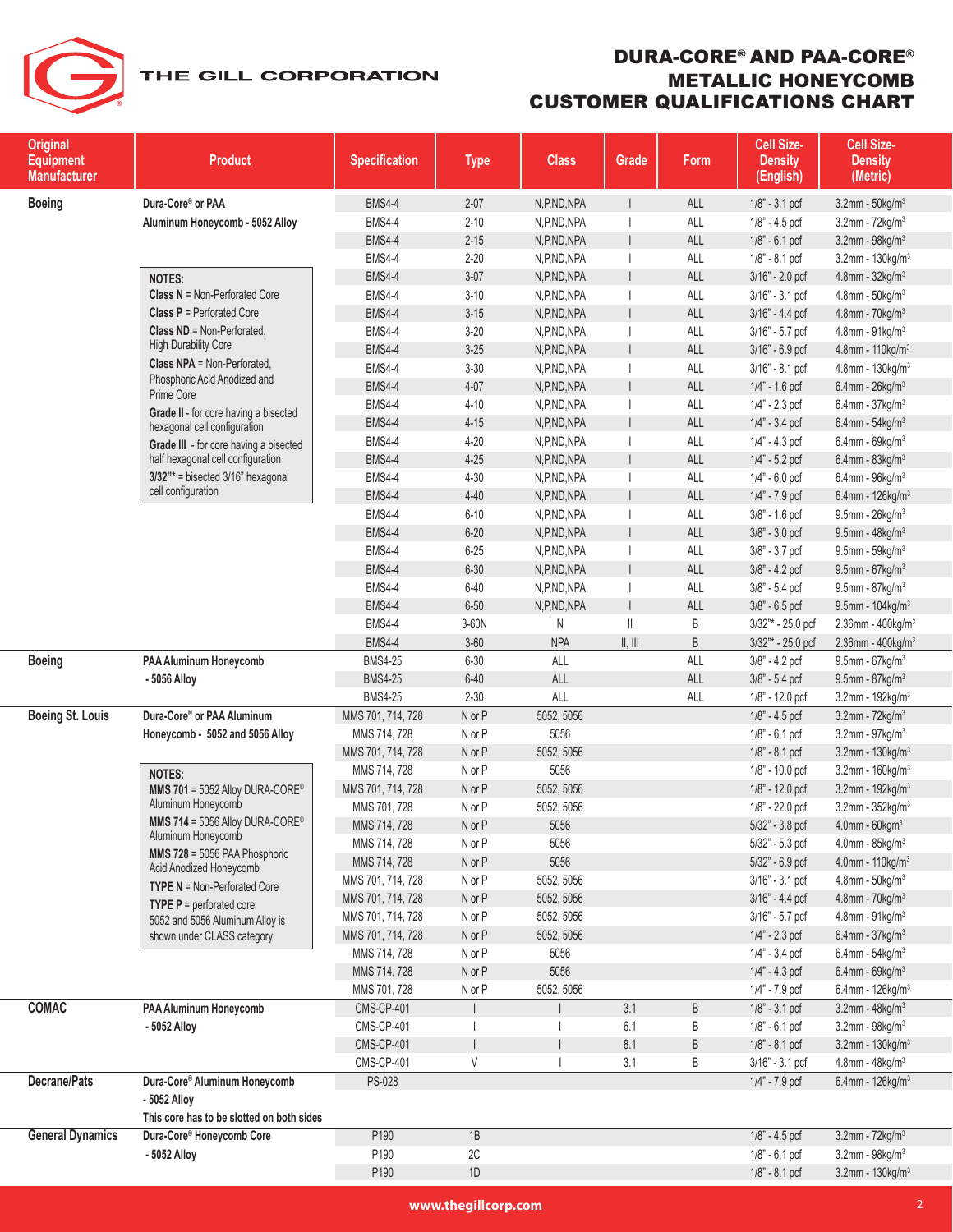

| <b>Original</b><br><b>Equipment</b><br><b>Manufacturer</b> | <b>Product</b>                                                               | <b>Specification</b> | <b>Type</b>    | <b>Class</b> | Grade          | Form | Cell Size-<br><b>Density</b><br>(English) | Cell Size-<br><b>Density</b><br>(Metric) |
|------------------------------------------------------------|------------------------------------------------------------------------------|----------------------|----------------|--------------|----------------|------|-------------------------------------------|------------------------------------------|
| <b>General Dynamics</b>                                    | Dura-Core® Honeycomb Core                                                    | P190                 | 2A             |              |                |      | $3/16" - 3.1$ pcf                         | $4.8$ mm - $50$ kg/m <sup>3</sup>        |
| (Cont.)                                                    | - 5052 Alloy                                                                 | P190                 | 2B             |              |                |      | $3/16" - 4.4$ pcf                         | $4.8$ mm - $70$ kg/m <sup>3</sup>        |
| Goodrich                                                   | Dura-Core® or PAA Aluminum                                                   | <b>RMS 026</b>       | $\mathbf{1}$   | 1,2,3        | $\overline{2}$ |      | 3/64" - 28.0 pcf                          | 1.2mm - 449kg/m <sup>3</sup>             |
|                                                            | Honeycomb - 5052 and 5056 Alloy                                              | <b>RMS 026</b>       | $\mathbf{1}$   | 1,2,3        | $\overline{2}$ |      | 3/64" - 55.0 pcf                          | 1.2mm - $881$ kg/m <sup>3</sup>          |
|                                                            |                                                                              | <b>RMS 026</b>       | $\overline{1}$ | 1,2,3        | $\overline{2}$ |      | 3/32" - 25.0 pcf                          | $2.4$ mm - $400$ kg/m <sup>3</sup>       |
|                                                            | <b>NOTES:</b>                                                                | <b>RMS 026</b>       | 1 or 2         | 1,2,3        | 1 or 2         |      | $1/8$ " - $3.1$ pcf                       | $3.2$ mm - $50$ kg/m $3.$                |
|                                                            | Type 1 = Honeycomb manufactured                                              | <b>RMS 026</b>       | 1 or 2         | 1,2,3        | 1 or 2         |      | $1/8$ " - $4.5$ pcf                       | 3.2mm - $72$ kg/m <sup>3</sup>           |
|                                                            | from 5052 Aluminum Alloy Foil                                                | <b>RMS 026</b>       | 1 or 2         | 1,2,3        | 1 or 2         |      | $1/8$ " - 6.1 pcf                         | $3.2$ mm - $98$ kg/m <sup>3</sup>        |
|                                                            | Type 2 = Honeycomb manufactured                                              | <b>RMS 026</b>       | $1$ or $2$     | 1,2,3        | 1 or 2         |      | $1/8" - 8.1$ pcf                          | 3.2mm - 130kg/m <sup>3</sup>             |
|                                                            | from 5056 Aluminum Alloy Foil                                                | <b>RMS 026</b>       | 1 or 2         | 1,2,3        | 1 or 2         |      | 1/8" - 12.0 pcf                           | $3.2$ mm - 192kg/m $3$                   |
|                                                            | <b>Class 1 = For Acoustic Structures</b>                                     | <b>RMS 026</b>       | $1$ or $2$     | 1,2,3        | 1 or 2         |      | 1/8" - 22.1 pcf                           | $3.2$ mm - $354$ kg/m <sup>3</sup>       |
|                                                            | <b>Class 2 = For Non-Acoustic</b>                                            | <b>RMS 026</b>       | 1 or 2         | 1,2,3        | 1 or 2         |      | 5/32" - 2.6 pcf                           | $4.0$ mm - $42$ kg/m <sup>3</sup>        |
|                                                            | <b>Structures</b>                                                            | <b>RMS 026</b>       | 1 or 2         | 1,2,3        | 1 or 2         |      | 5/32" - 3.8 pcf                           | 4.0mm - $61$ kg/m <sup>3</sup>           |
|                                                            | <b>Class 3</b> = For $3/8$ " cell Acoustic<br>Applications with Slotted Core | <b>RMS 026</b>       | 1 or 2         | 1,2,3        | 1 or 2         |      | $5/32" - 5.3$ pcf                         | $4.0$ mm - $85$ kg/m <sup>3</sup>        |
|                                                            | Grade 1 = DURA-CORE® corrosion                                               | <b>RMS 026</b>       | 1 or 2         | 1,2,3        | 1 or 2         |      | $3/16" - 2.0$ pcf                         | $4.8$ mm - $32$ kg/m <sup>3</sup>        |
|                                                            | protective coating                                                           | <b>RMS 026</b>       | 1 or 2         | 1,2,3        | 1 or 2         |      | 3/16" - 3.1 pcf                           | $4.8$ mm - $50$ kg/m <sup>3</sup>        |
|                                                            | Grade 2 = PAA, Phosphoric Acid                                               | <b>RMS 026</b>       | 1 or 2         | 1,2,3        | 1 or 2         |      | $3/16" - 4.4$ pcf                         | $4.8$ mm - $70$ kg/m <sup>3</sup>        |
|                                                            | Anodized protective coating                                                  | <b>RMS 026</b>       | 1 or 2         | 1,2,3        | 1 or 2         |      | 3/16" - 5.7 pcf                           | $4.8$ mm - $91$ kg/m $3$                 |
|                                                            |                                                                              | <b>RMS 026</b>       | 1 or 2         | 1,2,3        | 1 or 2         |      | 3/16" - 6.9 pcf                           | 4.8mm - 110kg/m <sup>3</sup>             |
|                                                            |                                                                              | <b>RMS 026</b>       | 1 or 2         | 1,2,3        | 1 or 2         |      | 3/16" - 8.1 pcf                           | $4.8$ mm - 130kg/m $3$                   |
|                                                            |                                                                              | <b>RMS 026</b>       | $\mathbf{1}$   | 1,2,3        | $\overline{2}$ |      | 3/16" - 16.0 pcf                          | 4.8mm - 256kg/m <sup>3</sup>             |
|                                                            |                                                                              | <b>RMS 026</b>       | $\mathbf{1}$   | 1,2,3        | $\overline{2}$ |      | 3/16" - 25.0 pcf                          | $4.8$ mm - $400$ kg/m <sup>3</sup>       |
|                                                            |                                                                              | <b>RMS 026</b>       | 1 or 2         | 1,2,3        | 1 or 2         |      | 1/4" - 1.6 pcf                            | 6.4mm - $26$ kg/m <sup>3</sup>           |
|                                                            |                                                                              | <b>RMS 026</b>       | 1 or 2         | 1,2,3        | 1 or 2         |      | 1/4" - 2.3 pcf                            | $6.4$ mm - 37kg/m <sup>3</sup>           |
|                                                            |                                                                              | <b>RMS 026</b>       | 1 or 2         | 1,2,3        | 1 or 2         |      | 1/4" - 3.4 pcf                            | 6.4mm - $54$ kg/m <sup>3</sup>           |
|                                                            |                                                                              | <b>RMS 026</b>       | 1 or 2         | 1,2,3        | 1 or 2         |      | $1/4$ " - $4.3$ pcf                       | $6.4$ mm - 69kg/m <sup>3</sup>           |
|                                                            |                                                                              | <b>RMS 026</b>       | 1 or 2         | 1,2,3        | 1 or 2         |      | $1/4" - 5.2$ pcf                          | $6.4$ mm - $83$ kg/m <sup>3</sup>        |
|                                                            |                                                                              | <b>RMS 026</b>       | 1 or 2         | 1,2,3        | 1 or 2         |      | $1/4" - 6.0$ pcf                          | $6.4$ mm - $96$ kg/m <sup>3</sup>        |
|                                                            |                                                                              | <b>RMS 026</b>       | 1 or 2         | 1,2,3        | 1 or 2         |      | 1/4" - 7.9 pcf                            | $6.4$ mm - 126kg/m <sup>3</sup>          |
|                                                            |                                                                              | <b>RMS 026</b>       | 1 or 2         | 1,2,3        | 1 or 2         |      | 3/8" - 1.0 pcf                            | $9.5$ mm - 16kg/m <sup>3</sup>           |
|                                                            |                                                                              | <b>RMS 026</b>       | 1 or 2         | 1,2,3        | 1 or 2         |      | 3/8" - 1.6 pcf                            | $9.5$ mm - 26kg/m <sup>3</sup>           |
|                                                            |                                                                              | <b>RMS 026</b>       | 1 or 2         | 1,2,3        | 1 or 2         |      | $3/8" - 2.3$ pcf                          | $9.5$ mm - 37kg/m <sup>3</sup>           |
|                                                            |                                                                              | <b>RMS 026</b>       | $1$ or $2$     | 1,2,3        | 1 or 2         |      | $3/8" - 3.0$ pcf                          | $9.5$ mm - $48$ kg/m <sup>3</sup>        |
|                                                            |                                                                              | <b>RMS 026</b>       | 1 or 2         | 1,2,3        | 1 or 2         |      | $3/8" - 3.7$ pcf                          | $9.5$ mm - $59$ kg/m <sup>3</sup>        |
|                                                            |                                                                              | <b>RMS 026</b>       | 1 or 2         | 1,2,3        | 1 or 2         |      | 3/8" - 4.2 pcf                            | $9.5$ mm - 67 $kg/m3$                    |
|                                                            |                                                                              | <b>RMS 026</b>       | 1 or 2         | 1,2,3        | $1$ or $2$     |      | 3/8" - 5.4 pcf                            | $9.5$ mm - $86$ kg/m <sup>3</sup>        |
|                                                            |                                                                              | <b>RMS 026</b>       | 1 or 2         | 1,2,3        | 1 or 2         |      | 3/8" - 6.5 pcf                            | $9.5$ mm - 104 $kg/m3$                   |
| Hispano Suiza                                              | <b>PAA Aluminum</b>                                                          | BLGG 500601          |                |              |                |      | $1/8$ " - 3.1 pcf                         | $3.2$ mm - $50$ kg/m <sup>3</sup>        |
|                                                            | Honeycomb - 5052 and 5056 Alloy                                              | <b>BLGG 500601</b>   |                |              |                |      | $1/8" - 4.5$ pcf                          | $3.2$ mm - $72$ kg/m <sup>3</sup>        |
|                                                            |                                                                              | BLGG 500601          |                |              |                |      | $1/8$ " - 6.1 pcf                         | $3.2$ mm - $98$ kg/m <sup>3</sup>        |
|                                                            | <b>NOTES:</b>                                                                | <b>BLGG 500601</b>   |                |              |                |      | 1/8" - 8.1 pcf                            | $3.2$ mm - 130 $kg/m3$                   |
|                                                            | Available as perforated and                                                  | BLGG 500601          |                |              |                |      | 1/8" - 12.0 pcf                           | 3.2mm - 192kg/m <sup>3</sup>             |
|                                                            | non-perforated core                                                          | BLGG 500601          |                |              |                |      | 1/8" - 22.1 pcf                           | $3.2$ mm - $354$ kg/m <sup>3</sup>       |
|                                                            | Available as PAA, Phosphoric Acid<br>Anodized                                | BLGG 500601          |                |              |                |      | 5/32" - 2.6 pcf                           | $4.0$ mm - $42$ kg/m <sup>3</sup>        |
|                                                            | Available in 5052 and 5056 Alloy                                             | <b>BLGG 500601</b>   |                |              |                |      | 3/16" - 3.1 pcf                           | $4.8$ mm - $50$ kg/m <sup>3</sup>        |
|                                                            |                                                                              | BLGG 500601          |                |              |                |      | 3/16" - 4.4 pcf                           | 4.8mm - $70$ kg/m <sup>3</sup>           |
|                                                            |                                                                              | <b>BLGG 500601</b>   |                |              |                |      | 3/16" - 5.7 pcf                           | $4.8$ mm - $91$ kg/m <sup>3</sup>        |
|                                                            |                                                                              | BLGG 500601          |                |              |                |      | 3/16" - 6.9 pcf                           | 4.8mm - 110kg/m <sup>3</sup>             |
|                                                            |                                                                              | <b>BLGG 500601</b>   |                |              |                |      | 3/16" - 8.1 pcf                           | 4.8mm - $130$ kg/m <sup>3</sup>          |
|                                                            |                                                                              | BLGG 500601          |                |              |                |      | $1/4" - 2.3$ pcf                          | 6.4mm - $37$ kg/m <sup>3</sup>           |
|                                                            |                                                                              | <b>BLGG 500601</b>   |                |              |                |      | $1/4" - 3.4$ pcf                          | $6.4$ mm - 54kg/m <sup>3</sup>           |
|                                                            |                                                                              | BLGG 500601          |                |              |                |      | $1/4" - 4.3$ pcf                          | $6.4$ mm - $69$ kg/m <sup>3</sup>        |
|                                                            |                                                                              | <b>BLGG 500601</b>   |                |              |                |      | $1/4" - 5.2$ pcf                          | 6.4mm - $83$ kg/m <sup>3</sup>           |
|                                                            |                                                                              | BLGG 500601          |                |              |                |      | $1/4" - 6.0$ pcf                          | $6.4$ mm - $96$ kg/m <sup>3</sup>        |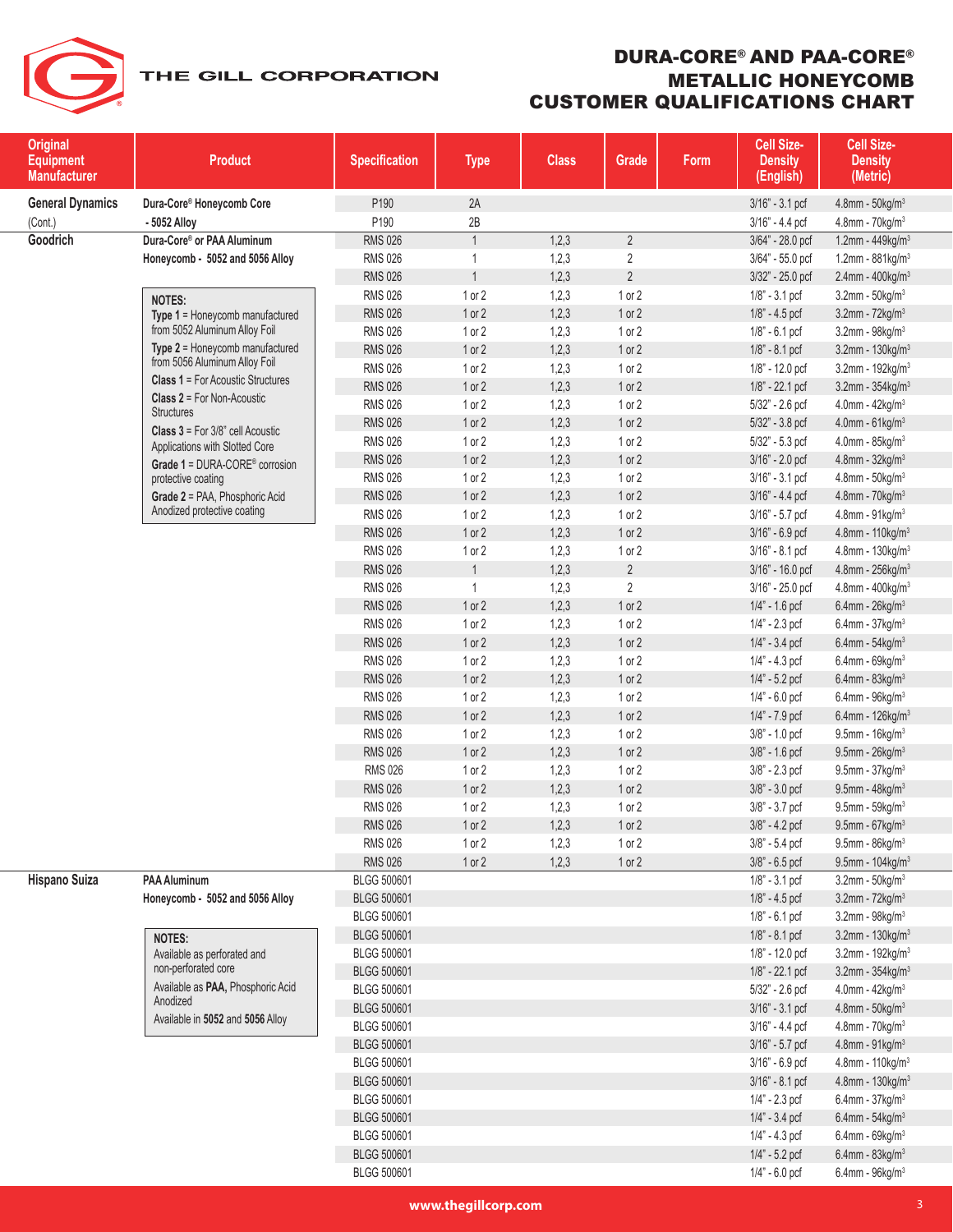| <b>Original</b><br><b>Equipment</b><br><b>Manufacturer</b> | <b>Product</b>                                       | <b>Specification</b>               | <b>Type</b>               | <b>Class</b> | Grade                         | Form | Cell Size-<br><b>Density</b><br>(English) | Cell Size-<br><b>Density</b><br>(Metric)                         |
|------------------------------------------------------------|------------------------------------------------------|------------------------------------|---------------------------|--------------|-------------------------------|------|-------------------------------------------|------------------------------------------------------------------|
| Hispano Suiza                                              | PAA Aluminum Honeycomb -                             | BLGG 500601                        |                           |              |                               |      | 1/4" - 7.9 pcf                            | 6.4mm - $126$ kg/m <sup>3</sup>                                  |
| (Cont.)                                                    | 5052 and 5056 Alloy                                  | BLGG 500601                        |                           |              |                               |      | $3/8" - 2.3$ pcf                          | $9.5$ mm - $36$ kg/m <sup>3</sup>                                |
|                                                            |                                                      | <b>BLGG 500601</b>                 |                           |              |                               |      | 3/8" - 3.0 pcf                            | $9.5$ mm - $48$ kg/m <sup>3</sup>                                |
|                                                            |                                                      | BLGG 500601                        |                           |              |                               |      | 3/8" - 3.7 pcf                            | $9.5$ mm - $59$ kg/m <sup>3</sup>                                |
|                                                            |                                                      | <b>BLGG 500601</b>                 |                           |              |                               |      | 3/8" - 4.2 pcf                            | $9.5$ mm - 67 $kg/m3$                                            |
|                                                            |                                                      | BLGG 500601                        |                           |              |                               |      | $3/8" - 5.4$ pcf                          | 9.5mm - 87kg/m <sup>3</sup>                                      |
|                                                            |                                                      | <b>BLGG 500601</b>                 |                           |              |                               |      | 3/8" - 6.5 pcf                            | 9.5mm - $104$ kg/m <sup>3</sup>                                  |
|                                                            |                                                      | BLGG 500601                        |                           |              |                               |      | 3/8" - 7.6 pcf                            | 9.5mm - $122$ kg/m <sup>3</sup>                                  |
|                                                            |                                                      | BLGG 500801                        |                           |              |                               |      | 1/8" - 22.1 pcf                           | $3.2$ mm - $354$ kg/m <sup>3</sup>                               |
| Leonardo                                                   | Dura-Core® or PAA Aluminum                           | MMS 8010                           | D, P                      | 5052, 5056   |                               |      | $1/8" - 3.1$ pcf                          | $3.2$ mm - $50$ kg/m $3$                                         |
|                                                            | Honeycomb - 5052 and 5056 Alloy                      | <b>MMS 8010</b>                    | D, P                      | 5052         |                               |      | $1/8$ " - $4.5$ pcf                       | $3.2$ mm - $72$ kg/m $3$                                         |
|                                                            |                                                      | MMS 8010                           | D, P                      | 5052         |                               |      | $1/8$ " - 6.1 pcf                         | 3.2mm - 98kg/m <sup>3</sup>                                      |
|                                                            | <b>NOTES:</b>                                        | MMS 8010                           | D, P                      | 5052         |                               |      | 1/8" - 8.1 pcf                            | $3.2$ mm - 130 $kg/m3$                                           |
|                                                            | All available as either <b>DURA-CORE<sup>®</sup></b> | MMS 8010                           | D, P                      | 5052         |                               |      | 1/8" - 12.0 pcf                           | 3.2mm - $192$ kg/m <sup>3</sup>                                  |
|                                                            | or PAA Phosphoric Acid Anodized                      | <b>MMS 8010</b>                    | D, P                      | 5052         |                               |      | 1/8" - 22.1 pcf                           | $3.2$ mm - $354$ kg/m <sup>3</sup>                               |
|                                                            |                                                      | MMS 8010                           | D, P                      | 5052         |                               |      | 3/16" - 2.0 pcf                           | $4.8$ mm - $32$ kg/m $3$                                         |
|                                                            | 5052 and 5056 Aluminum Alloy is                      | MMS 8010                           | D, P                      | 5052, 5056   |                               |      | $3/16" - 3.1$ pcf                         | $4.8$ mm - $50$ kg/m $3$                                         |
|                                                            | shown under CLASS category                           | MMS 8010                           | D, P                      | 5052         |                               |      | $3/16" - 4.4$ pcf                         | 4.8mm - 70kg/m <sup>3</sup>                                      |
|                                                            |                                                      | MMS 8010                           | D, P                      | 5052         |                               |      | 3/16" - 5.7 pcf                           | 4.8mm - $91kg/m3$                                                |
|                                                            |                                                      | MMS 8010                           | D, P                      | 5052         |                               |      | 3/16" - 8.1 pcf                           | 4.8mm - 130kg/m <sup>3</sup>                                     |
|                                                            |                                                      | MMS 8010                           | D, P                      | 5052         |                               |      | $1/4" - 2.3$ pcf                          | $6.4$ mm - 37kg/m <sup>3</sup>                                   |
|                                                            |                                                      | MMS 8010                           | D, P                      | 5052         |                               |      | $1/4" - 3.4$ pcf                          | $6.4$ mm - $54$ kg/m <sup>3</sup>                                |
|                                                            |                                                      | MMS 8010                           | D, P                      | 5052         |                               |      | $1/4" - 4.3$ pcf                          | $6.4$ mm - $69$ kg/m <sup>3</sup>                                |
|                                                            |                                                      | MMS 8010                           | D, P                      | 5052         |                               |      | $1/4$ " - 6.0 pcf                         | $6.4$ mm - $96$ kg/m <sup>3</sup>                                |
|                                                            |                                                      | MMS 8010                           | D, P                      | 5052         |                               |      | 1/4" - 7.9 pcf                            | 6.4mm - $126$ kg/m <sup>3</sup>                                  |
|                                                            |                                                      | MMS 8010                           | D,P                       | 5052         |                               |      | 3/8" - 4.2 pcf                            | $9.5$ mm - 67kg/m <sup>3</sup>                                   |
| Lockheed                                                   | Dura-Core® Aluminum                                  | <b>FMS 3010</b>                    |                           |              |                               |      | $1/8$ " - $4.5$ pcf                       | $3.2$ mm - $72$ kg/m $3$                                         |
|                                                            | Honeycomb - 5052 Alloy                               | <b>FMS 3010</b>                    |                           |              |                               |      | 1/8" - 6.1 pcf                            | $3.2$ mm - $98$ kg/m $3$                                         |
|                                                            |                                                      | <b>FMS 3010</b>                    |                           |              |                               |      | $1/8$ " - 8.1 pcf                         | $3.2$ mm - 130kg/m <sup>3</sup>                                  |
|                                                            |                                                      | <b>FMS 3010</b>                    |                           |              |                               |      | $3/16" - 3.1$ pcf                         | 4.8mm - 50kg/m <sup>3</sup>                                      |
|                                                            |                                                      | <b>FMS 3010</b>                    |                           |              |                               |      | 3/16" - 4.4 pcf                           | $4.8$ mm - $70$ kg/m $3$                                         |
| Lockheed                                                   | Dura-Core® or PAA Aluminum                           | <b>STM Y1071</b>                   | $\parallel$               |              | С                             |      | $1/8$ " - 4.5 pcf                         | 3.2mm - $72$ kg/m <sup>3</sup>                                   |
|                                                            | Honeycomb - 5052 and 5056 Alloy                      | <b>STM Y1071</b>                   | $\parallel$               |              | С                             |      | 1/8" - 6.1 pcf                            | 3.2mm - 98kg/m <sup>3</sup>                                      |
|                                                            |                                                      | <b>STM Y1071</b>                   | $\mathbb I$               |              | P,C                           |      | $1/8" - 8.1$ pcf                          | $3.2$ mm - 130kg/m $3$                                           |
|                                                            | <b>NOTES:</b>                                        | <b>STM Y1071</b>                   | $\parallel$ , $\parallel$ |              | P,C                           |      | 1/8" - 12.0 pcf                           | 3.2mm - $192$ kg/m <sup>3</sup>                                  |
|                                                            | Type I = 5052 Aluminum Alloy                         | <b>STM Y1071</b>                   |                           |              | С                             |      | 3/16" - 2.0 pcf                           | 4.8mm - 32kg/m <sup>3</sup>                                      |
|                                                            | Type II = 5056 Aluminum Alloy                        | <b>STM Y1071</b>                   | $\parallel$               |              | $\mathsf{P}\!,\!\mathsf{C}\!$ |      | 3/16" - 3.1 pcf                           | $4.8$ mm - $50$ kg/m $3$                                         |
|                                                            | Grade C designates DURA-CORE®                        | <b>STM Y1071</b>                   | $\parallel$               |              | С                             |      | 3/16" - 3.4 pcf                           | $4.8$ mm - $54$ kg/m $3$                                         |
|                                                            | Grade P designates PAA                               | <b>STM Y1071</b>                   | $\parallel$               |              | $\mathsf{P}\!,\!\mathsf{C}\!$ |      | $3/16" - 4.4$ pcf                         | $4.8$ mm - $70$ kg/m $3$                                         |
|                                                            | Phosphoric Acid Anodized                             | <b>STM Y1071</b>                   |                           |              | С                             |      | 3/16" - 8.1 pcf                           | $4.8$ mm - 130 $kg/m3$                                           |
|                                                            |                                                      | <b>STM Y1071</b>                   | $\mathbf{I}$              |              | $\mathbb{C}$                  |      | $1/4" - 1.6$ pcf                          | $6.4$ mm - 26kg/m <sup>3</sup>                                   |
|                                                            |                                                      | <b>STM Y1071</b>                   | 1, 1                      |              | P,C                           |      | 1/4" - 2.3 pcf                            | $6.4$ mm - 37kg/m <sup>3</sup>                                   |
|                                                            |                                                      | <b>STM Y1071</b>                   | $\parallel$ , $\parallel$ |              | P, C                          |      | $1/4" - 3.4$ pcf                          | 6.4mm - $54$ kg/m <sup>3</sup>                                   |
|                                                            |                                                      | <b>STM Y1071</b>                   | $\mathbb{L}, \mathbb{H}$  |              | P,C                           |      | 1/4" - 4.3 pcf                            | $6.4$ mm - 69kg/m <sup>3</sup>                                   |
|                                                            |                                                      | <b>STM Y1071</b>                   | $\parallel$ , $\parallel$ |              | P                             |      | $1/4" - 5.2$ pcf                          | $6.4$ mm - $83$ kg/m <sup>3</sup>                                |
|                                                            |                                                      | <b>STM Y1071</b>                   |                           |              | С                             |      | 1/4" - 7.9 pcf                            | $6.4$ mm - 126kg/m <sup>3</sup>                                  |
|                                                            | Dura-Core® Aluminum                                  | <b>STM Y1071</b>                   |                           |              | $\mathbb{C}$                  |      | 3/8" - 1.0 pcf                            | $9.5$ mm - 16kg/m $3$                                            |
| Northrop Grumman                                           |                                                      | GC 100B, GC100F                    |                           |              | B                             |      | 1/8" - 3.1 pcf                            | $3.2$ mm - $50$ kg/m <sup>3</sup>                                |
|                                                            | Honeycomb - 5052 Alloy                               | GC 100B, GC100F<br>GC 100B, GC100F |                           |              | B<br>B                        |      | $1/8" - 4.5$ pcf<br>1/8" - 6.1 pcf        | 3.2mm - $72$ kg/m <sup>3</sup><br>3.2mm - $98$ kg/m <sup>3</sup> |
|                                                            |                                                      | GC 100B, GC100F                    |                           |              | B                             |      | 1/8" - 8.1 pcf                            | $3.2$ mm - 130kg/m <sup>3</sup>                                  |
|                                                            |                                                      | GC 100B, GC100F                    |                           |              | B                             |      | 1/8" - 12.0 pcf                           | 3.2mm - $192$ kg/m <sup>3</sup>                                  |
|                                                            |                                                      | GC 100B, GC100F                    |                           |              | B                             |      | 1/8" - 22.1 pcf                           | $3.2$ mm - $352$ kg/m <sup>3</sup>                               |
|                                                            |                                                      | GC 100B, GC100F                    |                           |              | B                             |      | $3/16" - 3.1$ pcf                         | 4.8mm - 50kg/m <sup>3</sup>                                      |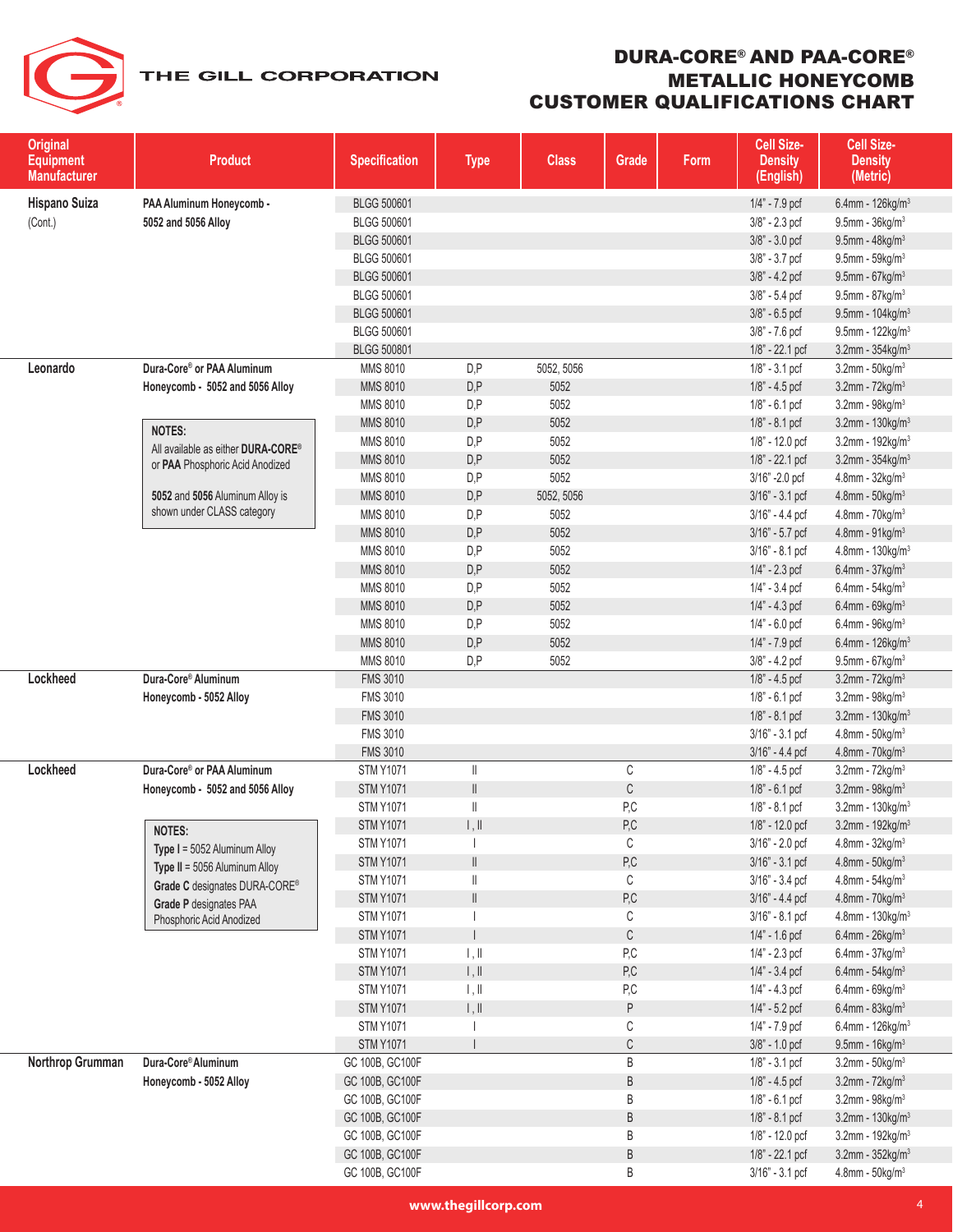| <b>Original</b><br><b>Equipment</b><br><b>Manufacturer</b> | <b>Product</b>                                                     | <b>Specification</b> | <b>Type</b>      | <b>Class</b>       | Grade | Form | Cell Size-<br><b>Density</b><br>(English) | Cell Size-<br><b>Density</b><br>(Metric) |
|------------------------------------------------------------|--------------------------------------------------------------------|----------------------|------------------|--------------------|-------|------|-------------------------------------------|------------------------------------------|
| Northrop Grumman                                           | Dura-Core® Aluminum                                                | GC 100B, GC100F      |                  |                    | B     |      | 3/16" - 4.4 pcf                           | $4.8$ mm - $70$ kg/m $3$                 |
| (Cont.)                                                    | Honeycomb - 5052 Alloy                                             | GC 100B, GC100F      |                  |                    | B     |      | 3/16" - 5.7 pcf                           | $4.8$ mm - $91$ kg/m $3$                 |
|                                                            |                                                                    | GC 100B, GC100F      |                  |                    | B     |      | 3/16" - 6.9 pcf                           | 4.8mm - 110kg/m <sup>3</sup>             |
|                                                            |                                                                    | GC 100B, GC100F      |                  |                    | B     |      | 3/16" - 8.1 pcf                           | 4.8mm - $130$ kg/m <sup>3</sup>          |
|                                                            |                                                                    | GC 100B, GC100F      |                  |                    | B     |      | $1/4" - 2.3$ pcf                          | $6.4$ mm - 37kg/m <sup>3</sup>           |
|                                                            |                                                                    | GC 100B, GC100F      |                  |                    | B     |      | $1/4" - 3.4$ pcf                          | $6.4$ mm - $54$ kg/m <sup>3</sup>        |
|                                                            |                                                                    | GC 100B, GC100F      |                  |                    | B     |      | $1/4$ " - 4.3 pcf                         | $6.4$ mm - 69kg/m <sup>3</sup>           |
|                                                            |                                                                    | GC 100B, GC100F      |                  |                    | B     |      | $1/4$ " - 6.0 pcf                         | $6.4$ mm - $96$ kg/m $3$                 |
|                                                            |                                                                    | GC 100B, GC100F      |                  |                    | B     |      | 1/4" - 7.9 pcf                            | $6.4$ mm - 126 $kg/m3$                   |
|                                                            |                                                                    | GC 100B, GC100F      |                  |                    | B     |      | $3/8$ " - 1.6 pcf                         | $9.5$ mm - $26$ kg/m <sup>3</sup>        |
|                                                            |                                                                    | GC 100B, GC100F      |                  |                    | B     |      | $3/8$ " - $3.0$ pcf                       | $9.5$ mm - $48$ kg/m <sup>3</sup>        |
|                                                            |                                                                    | GC 100B, GC100F      |                  |                    | B     |      | $3/8$ " - 4.2 pcf                         | $9.5$ mm - 67 $kg/m3$                    |
|                                                            |                                                                    | GC 100B, GC100F      |                  |                    | B     |      | $3/8" - 5.4$ pcf                          | $9.5$ mm - $86$ kg/m <sup>3</sup>        |
|                                                            |                                                                    | GC 100B, GC100F      |                  |                    | B     |      | $3/8" - 6.5$ pcf                          | $9.5$ mm - 104kg/m <sup>3</sup>          |
| Northrop Grumman                                           | Dura-Core® Aluminum                                                | <b>NAI-1171</b>      |                  |                    |       |      | 1/8" - 3.1 pcf                            | $3.2$ mm - $50$ kg/m $3$                 |
|                                                            | Honeycomb - 5052 Alloy                                             | <b>NAI-1171</b>      |                  |                    |       |      | 1/8" - 4.5 pcf                            | 3.2mm - $72$ kg/m <sup>3</sup>           |
|                                                            |                                                                    | <b>NAI-1171</b>      |                  |                    |       |      | 1/8" - 6.1 pcf                            | $3.2$ mm - $98$ kg/m $3$                 |
|                                                            |                                                                    | <b>NAI-1171</b>      |                  |                    |       |      | $1/8" - 8.1$ pcf                          | $3.2$ mm - 130 $kg/m3$                   |
|                                                            |                                                                    | <b>NAI-1171</b>      |                  |                    |       |      | 3/16" - 3.1 pcf                           | $4.8$ mm - $50$ kg/m $3$                 |
|                                                            |                                                                    | <b>NAI-1171</b>      |                  |                    |       |      | 3/16" - 4.4 pcf                           | $4.8$ mm - $70$ kg/m $3$                 |
|                                                            |                                                                    | <b>NAI-1171</b>      |                  |                    |       |      | 3/16" - 5.7 pcf                           | 4.8mm - 91kg/m <sup>3</sup>              |
|                                                            |                                                                    | <b>NAI-1171</b>      |                  |                    |       |      | $3/16" - 8.1$ pcf                         | 4.8mm - $130$ kg/m <sup>3</sup>          |
|                                                            |                                                                    | <b>NAI-1171</b>      |                  |                    |       |      | $1/4" - 2.3$ pcf                          | $6.4$ mm - 37kg/m <sup>3</sup>           |
|                                                            |                                                                    | <b>NAI-1171</b>      |                  |                    |       |      | $1/4$ " - 3.4 pcf                         | $6.4$ mm - $54$ kg/m <sup>3</sup>        |
|                                                            |                                                                    | <b>NAI-1171</b>      |                  |                    |       |      | $1/4" - 4.3$ pcf                          | $6.4$ mm - 69kg/m <sup>3</sup>           |
|                                                            |                                                                    | <b>NAI-1171</b>      |                  |                    |       |      | $1/4" - 6.0$ pcf                          | $6.4$ mm - $96$ kg/m <sup>3</sup>        |
|                                                            |                                                                    | <b>NAI-1171</b>      |                  |                    |       |      | 1/4" - 7.9 pcf                            | $6.4$ mm - 126 $kg/m3$                   |
| <b>MRAS</b>                                                | Dura-Core® or PAA Aluminum                                         | STMM-Y100            | Type N or Type P | Class 1 or Class 2 | B     |      | $1/8" - 3.1$ pcf                          | $3.2$ mm - $50$ kg/m $3$                 |
|                                                            | Honeycomb - 5052 and 5056 Alloy                                    | STMM-Y100            | Type N or Type P | Class 1 or Class 2 | B     |      | $1/8$ " - 4.5 pcf                         | 3.2mm - $72$ kg/m <sup>3</sup>           |
|                                                            |                                                                    | STMM-Y100            | Type N or Type P | Class 1 or Class 2 | B     |      | 1/8" - 6.1 pcf                            | 3.2mm - 98kg/m <sup>3</sup>              |
|                                                            | <b>NOTES:</b>                                                      | STMM-Y100            | Type N or Type P | Class 1 or Class 2 | B     |      | $1/8" - 8.1$ pcf                          | 3.2mm - $130$ kg/m <sup>3</sup>          |
|                                                            | The STMM-Y100 Material                                             | STMM-Y100            | Type N or Type P | Class 1 or Class 2 | B     |      | $1/8$ " - 10.0 pcf                        | 3.2mm - $160$ kg/m <sup>3</sup>          |
|                                                            | Specification is based upon                                        | STMM-Y100            | Type N or Type P | Class 1 or Class 2 | B     |      | 1/8" - 12.0 pcf                           | $3.2$ mm - 192kg/m <sup>3</sup>          |
|                                                            | AMS-C-7438                                                         | STMM-Y100            | Type N or Type P | Class 1 or Class 2 | B     |      | $5/32" - 2.6$ pcf                         | $4.0$ mm - $42$ kg/m $3$                 |
|                                                            | <b>Class 1 = PAA, Phosphoric Acid</b><br>Anodized - High Corrosion | STMM-Y100            | Type N or Type P | Class 1 or Class 2 | B     |      | 5/32" - 3.8 pcf                           | 4.0mm - $61 \text{kg/m}^3$               |
|                                                            | Resistance                                                         | STMM-Y100            | Type N or Type P | Class 1 or Class 2 | B     |      | 5/32" - 5.3 pcf                           | 4.0mm - 85kg/m <sup>3</sup>              |
|                                                            | Class 2 = DURA-CORE®, Standard                                     | STMM-Y100            | Type N or Type P | Class 1 or Class 2 | B     |      | 5/32" - 6.9 pcf                           | 4.0mm - $110$ kg/m <sup>3</sup>          |
|                                                            | <b>Corrosion Resistance</b>                                        | STMM-Y100            | Type N or Type P | Class 1 or Class 2 | B     |      | 3/16" - 2.0 pcf                           | $4.8$ mm - $32$ kg/m $3$                 |
|                                                            | <b>Type <math>N = \text{Non-Perforced Core}</math></b>             | STMM-Y100            | Type N or Type P | Class 1 or Class 2 | B     |      | $3/16" - 3.1$ pcf                         | $4.8$ mm - $50$ kg/m $3$                 |
|                                                            | <b>Type P</b> = Perforated Core                                    | STMM-Y100            | Type N or Type P | Class 1 or Class 2 | B     |      | 3/16" - 4.4 pcf                           | $4.8$ mm - $70$ kg/m $3$                 |
|                                                            |                                                                    | STMM-Y100            | Type N or Type P | Class 1 or Class 2 | B     |      | 3/16" - 5.7 pcf                           | 4.8mm - $91kg/m3$                        |
|                                                            |                                                                    | STMM-Y100            | Type N or Type P | Class 1 or Class 2 | B     |      | 3/16" - 6.9 pcf                           | $4.8$ mm - 110 $kg/m3$                   |
|                                                            |                                                                    | STMM-Y100            | Type N or Type P | Class 1 or Class 2 | B     |      | 3/16" - 8.1 pcf                           | 4.8mm - 130 $kg/m3$                      |
|                                                            |                                                                    | STMM-Y100            | Type N or Type P | Class 1 or Class 2 | B     |      | 1/4" - 1.6 pcf                            | $6.4$ mm - 26kg/m <sup>3</sup>           |
|                                                            |                                                                    | STMM-Y100            | Type N or Type P | Class 1 or Class 2 | B     |      | $1/4" - 2.3$ pcf                          | $6.4$ mm - $37$ kg/m $3$                 |
|                                                            |                                                                    | STMM-Y100            | Type N or Type P | Class 1 or Class 2 | B     |      | $1/4$ " - 3.4 pcf                         | 6.4mm - $54$ kg/m <sup>3</sup>           |
|                                                            |                                                                    | STMM-Y100            | Type N or Type P | Class 1 or Class 2 | B     |      | 1/4" - 4.3 pcf                            | $6.4$ mm - 69kg/m <sup>3</sup>           |
|                                                            |                                                                    | STMM-Y100            | Type N or Type P | Class 1 or Class 2 | B     |      | 1/4" - 5.2 pcf                            | $6.4$ mm - $83$ kg/m <sup>3</sup>        |
|                                                            |                                                                    | STMM-Y100            | Type N or Type P | Class 1 or Class 2 | B     |      | $1/4" - 6.0$ pcf                          | $6.4$ mm - $96$ kg/m <sup>3</sup>        |
|                                                            |                                                                    | STMM-Y100            | Type N or Type P | Class 1 or Class 2 | B     |      | 1/4" - 7.9 pcf                            | 6.4mm - $126$ kg/m <sup>3</sup>          |
|                                                            |                                                                    | STMM-Y100            | Type N or Type P | Class 1 or Class 2 | B     |      | $3/8" - 1.0$ pcf                          | $9.5$ mm - 16kg/m $3$                    |
|                                                            |                                                                    | STMM-Y100            | Type N or Type P | Class 1 or Class 2 | B     |      | 3/8" - 1.6 pcf                            | $9.5$ mm - $26$ kg/m <sup>3</sup>        |
|                                                            |                                                                    | STMM-Y100            | Type N or Type P | Class 1 or Class 2 | B     |      | 3/8" - 2.3 pcf                            | $9.5$ mm - $36$ kg/m <sup>3</sup>        |
|                                                            |                                                                    | STMM-Y100            | Type N or Type P | Class 1 or Class 2 | B     |      | 3/8" - 3.0 pcf                            | $9.5$ mm - 48kg/m <sup>3</sup>           |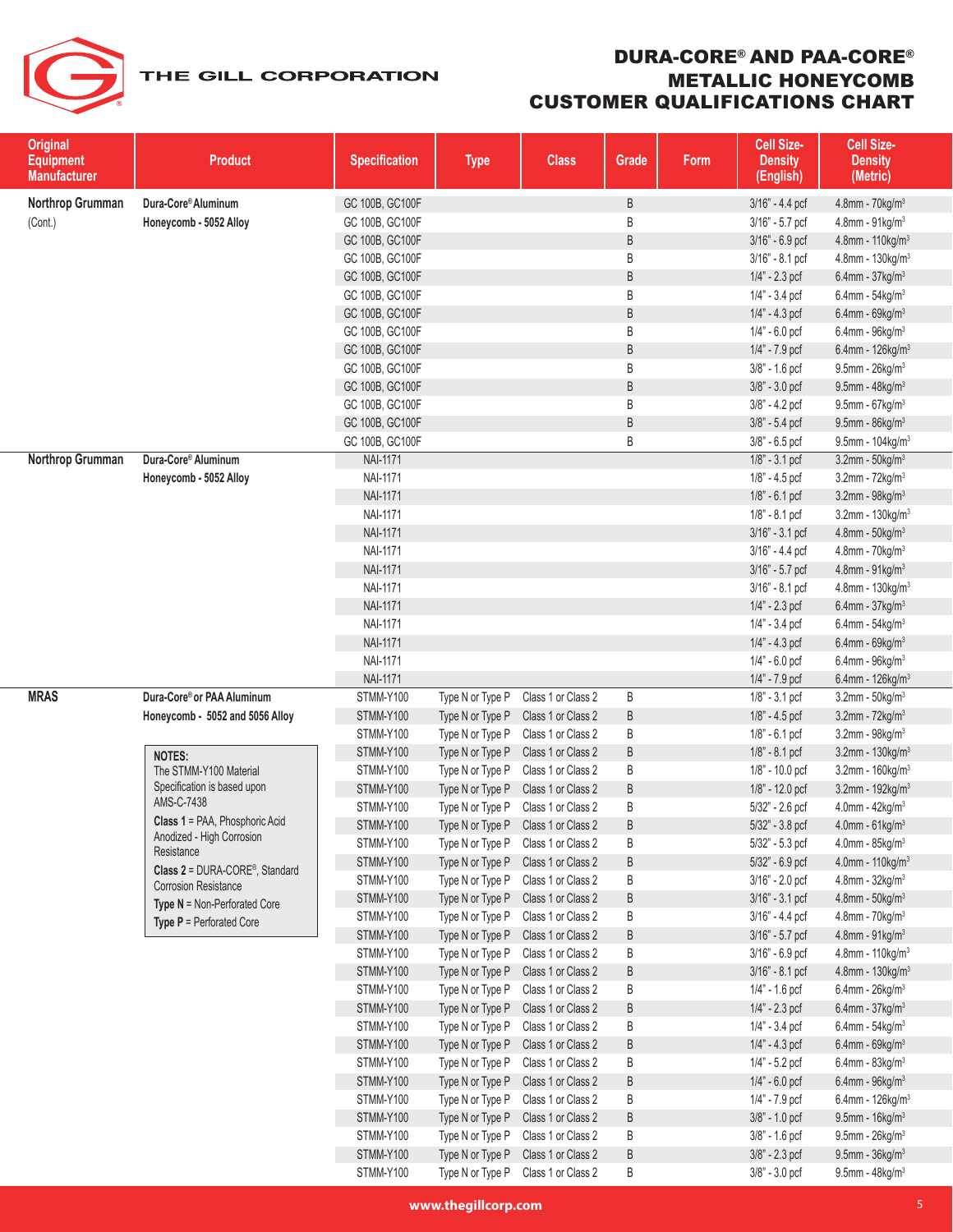| <b>Original</b><br><b>Equipment</b><br><b>Manufacturer</b> | <b>Product</b>                               | <b>Specification</b> | <b>Type</b>      | <b>Class</b>       | Grade      | Form | Cell Size-<br><b>Density</b><br>(English) | Cell Size-<br><b>Density</b><br>(Metric) |
|------------------------------------------------------------|----------------------------------------------|----------------------|------------------|--------------------|------------|------|-------------------------------------------|------------------------------------------|
| <b>MRAS</b>                                                | Dura-Core® or PAA Aluminum                   | STMM-Y100            | Type N or Type P | Class 1 or Class 2 | $\sf B$    |      | 3/8" - 3.7 pcf                            | $9.5$ mm - $59$ kg/m <sup>3</sup>        |
| (Cont.)                                                    | Honeycomb - 5052 and 5056 Alloy              | STMM-Y100            | Type N or Type P | Class 1 or Class 2 | B          |      | $3/8$ " - 4.2 pcf                         | $9.5$ mm - 67 $kg/m3$                    |
|                                                            |                                              | STMM-Y100            | Type N or Type P | Class 1 or Class 2 | B          |      | 3/8" - 5.4 pcf                            | $9.5$ mm - $87$ kg/m $3$                 |
|                                                            |                                              | STMM-Y100            | Type N or Type P | Class 1 or Class 2 | B          |      | $3/8$ " - 6.5 pcf                         | $9.5$ mm - 104kg/m <sup>3</sup>          |
| Raytheon                                                   | Dura-Core® or PAA Aluminum                   | BS 25017             |                  | 1 or 2             | 1 or 2     |      | $1/8$ " - 3.1 pcf                         | $3.2$ mm - $50$ kg/m $3$                 |
|                                                            | Honeycomb - 5052 and 5056 Alloy              | BS 25017             |                  | $1$ or $2$         | 1 or 2     |      | 1/8" - 4.5 pcf                            | $3.2$ mm - $72$ kg/m $3$                 |
|                                                            |                                              | BS 25017             |                  | 1 or 2             | 1 or 2     |      | $1/8" - 6.1$ pcf                          | $3.2$ mm - $98$ kg/m $3$                 |
|                                                            | <b>NOTES:</b>                                | BS 25017             |                  | $1$ or $2$         | 1 or 2     |      | 1/8" - 8.1 pcf                            | $3.2$ mm - 130 $kg/m3$                   |
|                                                            | <b>Class 1 = Non-Perforated Core</b>         | BS 25017             |                  | 1 or 2             | 1 or 2     |      | 5/32" - 2.6 pcf                           | 4.0mm - 42kg/m <sup>3</sup>              |
|                                                            | <b>Class 2 = Perforated Core</b>             | BS 25017             |                  | 1 or 2             | 1 or 2     |      | $5/32$ " - 3.8 pcf                        | $4.0$ mm - $61$ kg/m $3$                 |
|                                                            | Grade 1 = 5052 Aluminum Alloy                | BS 25017             |                  | 1 or 2             | 1 or 2     |      | $5/32$ " - $5.3$ pcf                      | 4.0mm - 85kg/m <sup>3</sup>              |
|                                                            | Grade 2 = 5056 Aluminum Alloy                | BS 25017             |                  | 1 or 2             | 1 or 2     |      | 5/32" - 6.9 pcf                           | 4.0mm - 110kg/m <sup>3</sup>             |
|                                                            |                                              | BS 25017             |                  | 1 or 2             | 1 or 2     |      | 5/32" - 8.4 pcf                           | 4.0mm - $134$ kg/m <sup>3</sup>          |
|                                                            |                                              | BS 25017             |                  | 1 or 2             | 1 or 2     |      | 3/16" - 2.0 pcf                           | 4.8mm - 32kg/m <sup>3</sup>              |
|                                                            |                                              | BS 25017             |                  | 1 or 2             | 1 or 2     |      | 3/16" -3.1 pcf                            | $4.8$ mm - $50$ kg/m $3$                 |
|                                                            |                                              | BS 25017             |                  | 1 or 2             | 1 or 2     |      | 3/16" - 4.4 pcf                           | $4.8$ mm - $70$ kg/m $3$                 |
|                                                            |                                              | BS 25017             |                  | 1 or 2             | 1 or 2     |      | 3/16" - 5.7 pcf                           | 4.8mm - 91kg/m <sup>3</sup>              |
|                                                            |                                              | BS 25017             |                  | 1 or 2             | 1 or 2     |      | 3/16" - 6.9 pcf                           | 4.8mm - 110kg/m <sup>3</sup>             |
|                                                            |                                              | BS 25017             |                  | 1 or 2             | 1 or 2     |      | 3/16" - 8.1 pcf                           | 4.8mm - 130kg/m <sup>3</sup>             |
|                                                            |                                              | BS 25017             |                  | 1 or 2             | 1 or 2     |      | 1/4" - 1.6 pcf                            | $6.4$ mm - $26$ kg/m <sup>3</sup>        |
|                                                            |                                              | BS 25017             |                  | 1 or 2             | 1 or 2     |      | $1/4" - 2.3$ pcf                          | $6.4$ mm - 37 $kg/m3$                    |
|                                                            |                                              | BS 25017             |                  | 1 or 2             | 1 or 2     |      | $1/4$ " - 3.4 pcf                         | $6.4$ mm - $54$ kg/m <sup>3</sup>        |
|                                                            |                                              | BS 25017             |                  | 1 or 2             | 1 or 2     |      | $1/4$ " - $4.3$ pcf                       | $6.4$ mm - $69$ kg/m <sup>3</sup>        |
|                                                            |                                              | BS 25017             |                  | 1 or 2             | 1 or 2     |      | 1/4" - 5.2 pcf                            | $6.4$ mm - $83$ kg/m <sup>3</sup>        |
|                                                            |                                              | BS 25017             |                  | 1 or 2             | 1 or 2     |      | $1/4" - 6.0$ pcf                          | $6.4$ mm - $96$ kg/m <sup>3</sup>        |
|                                                            |                                              | BS 25017             |                  | 1 or 2             | 1 or 2     |      | 1/4" - 7.9 pcf                            | 6.4mm - $126$ kg/m <sup>3</sup>          |
|                                                            |                                              | BS 25017             |                  | 1 or 2             | 1 or 2     |      | 3/8" - 1.0 pcf                            | 9.5mm - 16kg/m <sup>3</sup>              |
|                                                            |                                              | BS 25017             |                  | $1$ or $2$         | 1 or 2     |      | $3/8$ " - 1.6 pcf                         | $9.5$ mm - $26$ kg/m <sup>3</sup>        |
|                                                            |                                              | BS 25017             |                  | 1 or 2             | 1 or 2     |      | 3/8" - 2.3 pcf                            | $9.5$ mm - $37$ kg/m $3$                 |
|                                                            |                                              | BS 25017             |                  | $1$ or $2$         | 1 or 2     |      | $3/8$ " - $3.0$ pcf                       | $9.5$ mm - 48kg/m <sup>3</sup>           |
|                                                            |                                              | BS 25017             |                  | 1 or 2             | 1 or 2     |      | 3/8" - 3.7 pcf                            | $9.5$ mm - $59$ kg/m $3$                 |
|                                                            |                                              | BS 25017             |                  | 1 or 2             | 1 or 2     |      | $3/8" - 4.2$ pcf                          | $9.5$ mm - 67kg/m <sup>3</sup>           |
|                                                            |                                              | BS 25017             |                  | 1 or 2             | 1 or 2     |      | $3/8" - 5.4$ pcf                          | $9.5$ mm - $86$ kg/m <sup>3</sup>        |
|                                                            |                                              | BS 25017             |                  | $1$ or $2$         | $1$ or $2$ |      | $3/8$ " -6.5 pcf                          | $9.5$ mm - 104kg/m <sup>3</sup>          |
| Saab                                                       | PAA Aluminum Honeycomb                       | STD 124230           |                  |                    |            |      | 1/8" - 3.1 pcf                            | $3.2$ mm - $50$ kg/m $3$                 |
|                                                            | - 5056 Alloy                                 | STD 124230           |                  |                    |            |      | 1/8" - 4.5 pcf                            | $3.2$ mm - $72$ kg/m $3$                 |
|                                                            |                                              | STD 124230           |                  |                    |            |      | $1/8" - 6.1$ pcf                          | $3.2$ mm - $98$ kg/m $3$                 |
|                                                            |                                              | STD 124230           |                  |                    |            |      | $1/8$ " -8.1 pcf                          | $3.2$ mm - 130kg/m <sup>3</sup>          |
|                                                            |                                              | STD 124230           |                  |                    |            |      | 5/32" - 3.8 pcf                           | $4.0$ mm - $61$ kg/m <sup>3</sup>        |
|                                                            |                                              | STD 124230           |                  |                    |            |      | $1/4$ " - $3.4$ pcf                       | $6.4$ mm - $54$ kg/m <sup>3</sup>        |
|                                                            |                                              | STD 124230           |                  |                    |            |      | $1/4" - 4.3$ pcf                          | $6.4$ mm - $69$ kg/m $3$                 |
|                                                            |                                              | STD 124230           |                  |                    |            |      | 1/4" - 5.2 pcf                            | $6.4$ mm - $83$ kg/m <sup>3</sup>        |
| <b>SAE</b>                                                 | Dura-Core® Aluminum Honeycomb                | AMS 4348, AMS 4349   |                  | 5052 or 5056       |            |      | $1/8$ " - 3.1 pcf                         | $3.2$ mm - $50$ kg/m $3$                 |
|                                                            | - 5052 and 5056 Alloy                        | AMS 4348, AMS 4349   |                  | 5052 or 5056       |            |      | $1/8" - 4.5$ pcf                          | $3.2$ mm - $72$ kg/m $3$                 |
|                                                            |                                              | AMS 4348, AMS 4349   |                  | 5052 or 5056       |            |      | 1/8" - 6.1 pcf                            | $3.2$ mm - $98$ kg/m <sup>3</sup>        |
|                                                            | NOTES:                                       | AMS 4348, AMS 4349   |                  | 5052 or 5056       |            |      | 1/8" - 8.1 pcf                            | $3.2$ mm - 130kg/m <sup>3</sup>          |
|                                                            | Available as Perforated and                  | AMS 4348, AMS 4349   |                  | 5052 or 5056       |            |      | 5/32" - 2.6 pcf                           | 4.0mm - $42$ kg/m <sup>3</sup>           |
|                                                            | Non-Perforated Core                          | AMS 4348, AMS 4349   |                  | 5052 or 5056       |            |      | 5/32" -3.8 pcf                            | $4.0$ mm - $61$ kg/m <sup>3</sup>        |
|                                                            | AMS 4348 is 5052 Aluminum Alloy<br>Honeycomb | AMS 4348, AMS 4349   |                  | 5052 or 5056       |            |      | 5/32" - 5.3 pcf                           | $4.0$ mm - $85$ kg/m <sup>3</sup>        |
|                                                            | AMS 4349 is 5056 Aluminum Alloy              | AMS 4348, AMS 4349   |                  | 5052 or 5056       |            |      | 5/32" - 6.9 pcf                           | $4.0$ mm - 110kg/m <sup>3</sup>          |
|                                                            | Honeycomb                                    | AMS 4348, AMS 4349   |                  | 5052 or 5056       |            |      | 5/32" - 8.4 pcf                           | 4.0mm - 135kg/m <sup>3</sup>             |
|                                                            | 5052 and 5056 Aluminum Alloy is              | AMS 4348, AMS 4349   |                  | 5052 or 5056       |            |      | 3/16" - 2.0 pcf                           | $4.8$ mm - $32$ kg/m $3$                 |
|                                                            | shown under CLASS category                   | AMS 4348, AMS 4349   |                  | 5052 or 5056       |            |      | $3/16" - 3.1$ pcf                         | $4.8$ mm - $50$ kg/m <sup>3</sup>        |
|                                                            |                                              | AMS 4348, AMS 4349   |                  | 5052 or 5056       |            |      | $3/16" - 4.4$ pcf                         | $4.8$ mm - $70$ kg/m $3$                 |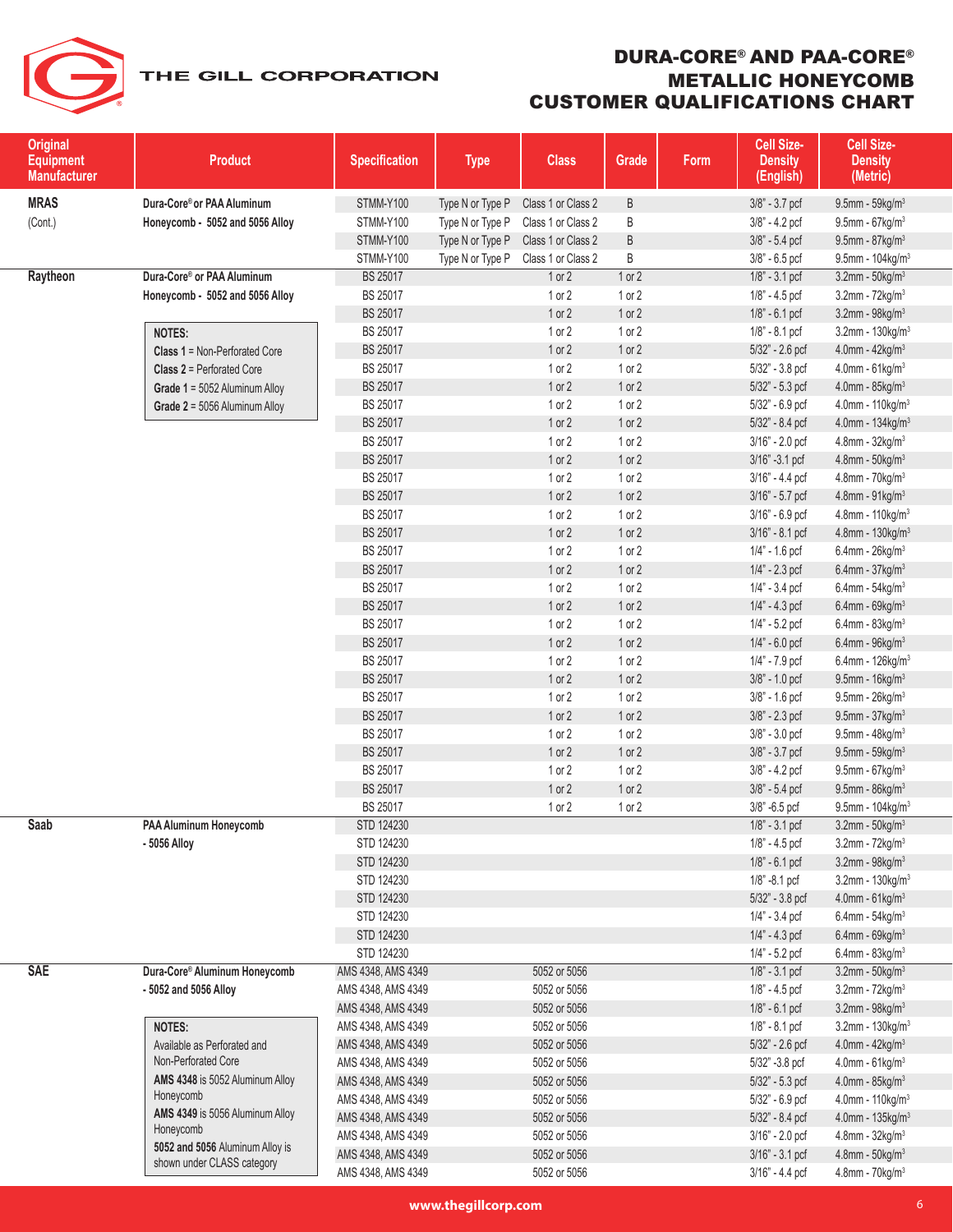### DURA-CORE® AND PAA-CORE® METALLIC HONEYCOMB CUSTOMER QUALIFICATIONS CHART

| <b>Original</b><br><b>Equipment</b><br><b>Manufacturer</b> | <b>Product</b>                                         | <b>Specification</b> | <b>Type</b>      | <b>Class</b>       | Grade | Form | Cell Size-<br><b>Density</b><br>(English) | <b>Cell Size-</b><br><b>Density</b><br>(Metric) |
|------------------------------------------------------------|--------------------------------------------------------|----------------------|------------------|--------------------|-------|------|-------------------------------------------|-------------------------------------------------|
| <b>SAE</b>                                                 | Dura-Core® Aluminum Honeycomb                          | AMS 4348, AMS 4349   |                  | 5052 or 5056       |       |      | 3/16" - 5.7 pcf                           | 4.8mm - $91$ kg/m <sup>3</sup>                  |
| (Cont.)                                                    | - 5052 and 5056 Alloy                                  | AMS 4348, AMS 4349   |                  | 5052 or 5056       |       |      | 3/16" - 6.9 pcf                           | 4.8mm - $110$ kg/m <sup>3</sup>                 |
|                                                            |                                                        | AMS 4348, AMS 4349   |                  | 5052 or 5056       |       |      | 3/16" - 8.1 pcf                           | 4.8mm - 130kg/m <sup>3</sup>                    |
|                                                            |                                                        | AMS 4348, AMS 4349   |                  | 5052 or 5056       |       |      | 1/4" - 1.6 pcf                            | $6.4$ mm - 26kg/m <sup>3</sup>                  |
|                                                            |                                                        | AMS 4348, AMS 4349   |                  | 5052 or 5056       |       |      | $1/4" - 2.3$ pcf                          | 6.4mm - $37$ kg/m <sup>3</sup>                  |
|                                                            |                                                        | AMS 4348, AMS 4349   |                  | 5052 or 5056       |       |      | 1/4" - 3.4 pcf                            | 6.4mm - $54$ kg/m <sup>3</sup>                  |
|                                                            |                                                        | AMS 4348, AMS 4349   |                  | 5052 or 5056       |       |      | $1/4" - 4.3$ pcf                          | $6.4$ mm - 69kg/m <sup>3</sup>                  |
|                                                            |                                                        | AMS 4348, AMS 4349   |                  | 5052 or 5056       |       |      | 1/4" - 5.2 pcf                            | $6.4$ mm - $83$ kg/m <sup>3</sup>               |
|                                                            |                                                        | AMS 4348, AMS 4349   |                  | 5052 or 5056       |       |      | 1/4" -6.0 pcf                             | $6.4$ mm - $96$ kg/m <sup>3</sup>               |
|                                                            |                                                        | AMS 4348, AMS 4349   |                  | 5052 or 5056       |       |      | 1/4" - 7.9 pcf                            | 6.4mm - $126$ kg/m <sup>3</sup>                 |
|                                                            |                                                        | AMS 4348, AMS 4349   |                  | 5052 or 5056       |       |      | 3/8" - 1.0 pcf                            | $9.5$ mm - 16kg/m <sup>3</sup>                  |
|                                                            |                                                        | AMS 4348, AMS 4349   |                  | 5052 or 5056       |       |      | $3/8" - 1.6$ pcf                          | $9.5$ mm - $26$ kg/m <sup>3</sup>               |
|                                                            |                                                        | AMS 4348, AMS 4349   |                  | 5052 or 5056       |       |      | 3/8" - 2.3 pcf                            | $9.5$ mm - $37$ kg/m <sup>3</sup>               |
|                                                            |                                                        | AMS 4348, AMS 4349   |                  | 5052 or 5056       |       |      | $3/8" - 3.0$ pcf                          | 9.5mm - $48$ kg/m <sup>3</sup>                  |
|                                                            |                                                        | AMS 4348, AMS 4349   |                  | 5052 or 5056       |       |      | 3/8" - 3.7 pcf                            | $9.5$ mm - $59$ kg/m <sup>3</sup>               |
|                                                            |                                                        | AMS 4348, AMS 4349   |                  | 5052 or 5056       |       |      | 3/8" - 4.2 pcf                            | 9.5mm - $67$ kg/m <sup>3</sup>                  |
|                                                            |                                                        | AMS 4348, AMS 4349   |                  | 5052 or 5056       |       |      | 3/8" - 5.4 pcf                            | $9.5$ mm - $86$ kg/m <sup>3</sup>               |
|                                                            |                                                        | AMS 4348, AMS 4349   |                  | 5052 or 5056       |       |      | $3/8$ " - 6.5 pcf                         | $9.5$ mm - 104kg/m $3$                          |
| <b>SAE</b>                                                 | Dura-Core® or PAA Aluminum                             | AMS-C-7438           | Type N or Type P | Class 1 or Class 2 | B     |      | $1/8" - 3.1$ pcf                          | $3.2$ mm - $50$ kg/m <sup>3</sup>               |
|                                                            | Honeycomb - 5052 and 5056 Alloy                        | AMS-C-7438           | Type N or Type P | Class 1 or Class 2 | B     |      | 1/8" - 4.5 pcf                            | $3.2$ mm - $72$ kg/m <sup>3</sup>               |
|                                                            |                                                        | AMS-C-7438           | Type N or Type P | Class 1 or Class 2 | B     |      | $1/8$ " - 6.1 pcf                         | $3.2$ mm - $98$ kg/m <sup>3</sup>               |
|                                                            | <b>NOTES:</b>                                          | AMS-C-7438           | Type N or Type P | Class 1 or Class 2 | B     |      | 1/8" - 8.1 pcf                            | $3.2$ mm - 130kg/m <sup>3</sup>                 |
|                                                            | Class 1 = PAA, Phosphoric Acid                         | AMS-C-7438           | Type N or Type P | Class 1 or Class 2 | B     |      | 1/8" - 10.0 pcf                           | $3.2$ mm - 160 $kg/m3$                          |
|                                                            | Anodized - High Corrosion                              | AMS-C-7438           | Type N or Type P | Class 1 or Class 2 | B     |      | 1/8" - 12.0 pcf                           | $3.2$ mm - 192kg/m <sup>3</sup>                 |
|                                                            | Resistance                                             | AMS-C-7438           | Type N or Type P | Class 1 or Class 2 | B     |      | 5/32" - 2.6 pcf                           | 4.0mm - $42$ kg/m <sup>3</sup>                  |
|                                                            | Class 2 = DURA-CORE®, Standard                         | AMS-C-7438           | Type N or Type P | Class 1 or Class 2 | B     |      | 5/32" - 3.8 pcf                           | 4.0mm - $61$ kg/m <sup>3</sup>                  |
|                                                            | <b>Corrosion Resistance</b>                            | AMS-C-7438           | Type N or Type P | Class 1 or Class 2 | B     |      | 5/32" - 5.3 pcf                           | 4.0mm - 85kg/m <sup>3</sup>                     |
|                                                            | <b>Type <math>N = \text{Non-Perforced Core}</math></b> | AMS-C-7438           | Type N or Type P | Class 1 or Class 2 | B     |      | 5/32" - 6.9 pcf                           | 4.0mm - $110$ kg/m <sup>3</sup>                 |
|                                                            | <b>Type P</b> = Perforated Core                        | AMS-C-7438           | Type N or Type P | Class 1 or Class 2 | B     |      | $3/16" - 2.0$ pcf                         | 4.8mm - $32$ kg/m <sup>3</sup>                  |
|                                                            |                                                        | AMS-C-7438           | Type N or Type P | Class 1 or Class 2 | B     |      | $3/16" - 3.1$ pcf                         | 4.8mm - $50$ kg/m <sup>3</sup>                  |
|                                                            |                                                        | AMS-C-7438           | Type N or Type P | Class 1 or Class 2 | B     |      | 3/16" - 4.4 pcf                           | $4.8$ mm - $70$ kg/m <sup>3</sup>               |
|                                                            |                                                        | AMS-C-7438           | Type N or Type P | Class 1 or Class 2 | B     |      | 3/16" - 5.7 pcf                           | $4.8$ mm - $91$ kg/m $3$                        |
|                                                            |                                                        | AMS-C-7438           | Type N or Type P | Class 1 or Class 2 | B     |      | 3/16" - 6.9 pcf                           | 4.8mm - 110kg/m <sup>3</sup>                    |
|                                                            |                                                        | AMS-C-7438           | Type N or Type P | Class 1 or Class 2 | B     |      | 3/16" - 8.1 pcf                           | $4.8$ mm - 130kg/m <sup>3</sup>                 |
|                                                            |                                                        | AMS-C-7438           | Type N or Type P | Class 1 or Class 2 | B     |      | 1/4" - 1.6 pcf                            | $6.4$ mm - 26kg/m <sup>3</sup>                  |
|                                                            |                                                        | AMS-C-7438           | Type N or Type P | Class 1 or Class 2 | B     |      | 1/4" - 2.3 pcf                            | $6.4$ mm - 37kg/m <sup>3</sup>                  |
|                                                            |                                                        | AMS-C-7438           | Type N or Type P | Class 1 or Class 2 | B     |      | $1/4" - 3.4$ pcf                          | $6.4$ mm - $54$ kg/m <sup>3</sup>               |
|                                                            |                                                        | AMS-C-7438           | Type N or Type P | Class 1 or Class 2 | B     |      | $1/4$ " - $4.3$ pcf                       | $6.4$ mm - 69kg/m <sup>3</sup>                  |
|                                                            |                                                        | AMS-C-7438           | Type N or Type P | Class 1 or Class 2 | B     |      | $1/4" - 5.2$ pcf                          | $6.4$ mm - $83$ kg/m <sup>3</sup>               |
|                                                            |                                                        | AMS-C-7438           | Type N or Type P | Class 1 or Class 2 | B     |      | $1/4" - 6.0$ pcf                          | $6.4$ mm - $96$ kg/m <sup>3</sup>               |
|                                                            |                                                        | AMS-C-7438           | Type N or Type P | Class 1 or Class 2 | B     |      | 1/4" - 7.9 pcf                            | $6.4$ mm - 126 kg/m <sup>3</sup>                |
|                                                            |                                                        | AMS-C-7438           | Type N or Type P | Class 1 or Class 2 | B     |      | 3/8" - 1.0 pcf                            | $9.5$ mm - 16kg/m <sup>3</sup>                  |
|                                                            |                                                        | AMS-C-7438           | Type N or Type P | Class 1 or Class 2 | B     |      | 3/8" - 1.6 pcf                            | $9.5$ mm - $26$ kg/m <sup>3</sup>               |
|                                                            |                                                        | AMS-C-7438           | Type N or Type P | Class 1 or Class 2 | B     |      | $3/8" - 2.3$ pcf                          | $9.5$ mm - $36$ kg/m <sup>3</sup>               |
|                                                            |                                                        | AMS-C-7438           | Type N or Type P | Class 1 or Class 2 | B     |      | $3/8" - 3.0$ pcf                          | $9.5$ mm - $48$ kg/m <sup>3</sup>               |
|                                                            |                                                        | AMS-C-7438           | Type N or Type P | Class 1 or Class 2 | B     |      | $3/8" - 3.7$ pcf                          | $9.5$ mm - $59$ kg/m <sup>3</sup>               |
|                                                            |                                                        | AMS-C-7438           | Type N or Type P | Class 1 or Class 2 | B     |      | $3/8" - 4.2$ pcf                          | 9.5mm - $67$ kg/m <sup>3</sup>                  |
|                                                            |                                                        | AMS-C-7438           | Type N or Type P | Class 1 or Class 2 | B     |      | $3/8" - 5.4$ pcf                          | 9.5mm - 87kg/m <sup>3</sup>                     |
|                                                            |                                                        | AMS-C-7438           | Type N or Type P | Class 1 or Class 2 | B     |      | 3/8" - 6.5 pcf                            | $9.5$ mm - 104kg/m <sup>3</sup>                 |
|                                                            |                                                        | AMS-C-7438           | Type N or Type P | Class 1 or Class 2 | Β     |      | 3/8" - 7.6 pcf                            | $9.5$ mm - 122kg/m <sup>3</sup>                 |
| <b>Safran</b>                                              | PAA Aluminum Honeycomb -                               | <b>HMRC 3001</b>     | HMDC3000-15      | 5056               |       | PAA  | $1/8$ " - 6.1 pcf                         | $3.2$ mm - $98$ kg/m <sup>3</sup>               |
|                                                            | 5052 and 5056 Alloy                                    | <b>HMRC 3001</b>     | HMDC3003-20      | 5056               |       | PAA  | 1/8" - 6.1 pcf                            | $3.2$ mm - $98$ kg/m $3$                        |
|                                                            |                                                        | <b>HMRC 3001</b>     | HMDC3000-10      | 5056               |       | PAA  | $1/8$ " - 8.1 pcf                         | $3.2$ mm - 130 $kg/m3$                          |
|                                                            |                                                        | <b>HMRC 3001</b>     | HMDC3003-10      | 5056               |       | PAA  | 1/8" - 8.1 pcf                            | 3.2mm - 130kg/m <sup>3</sup>                    |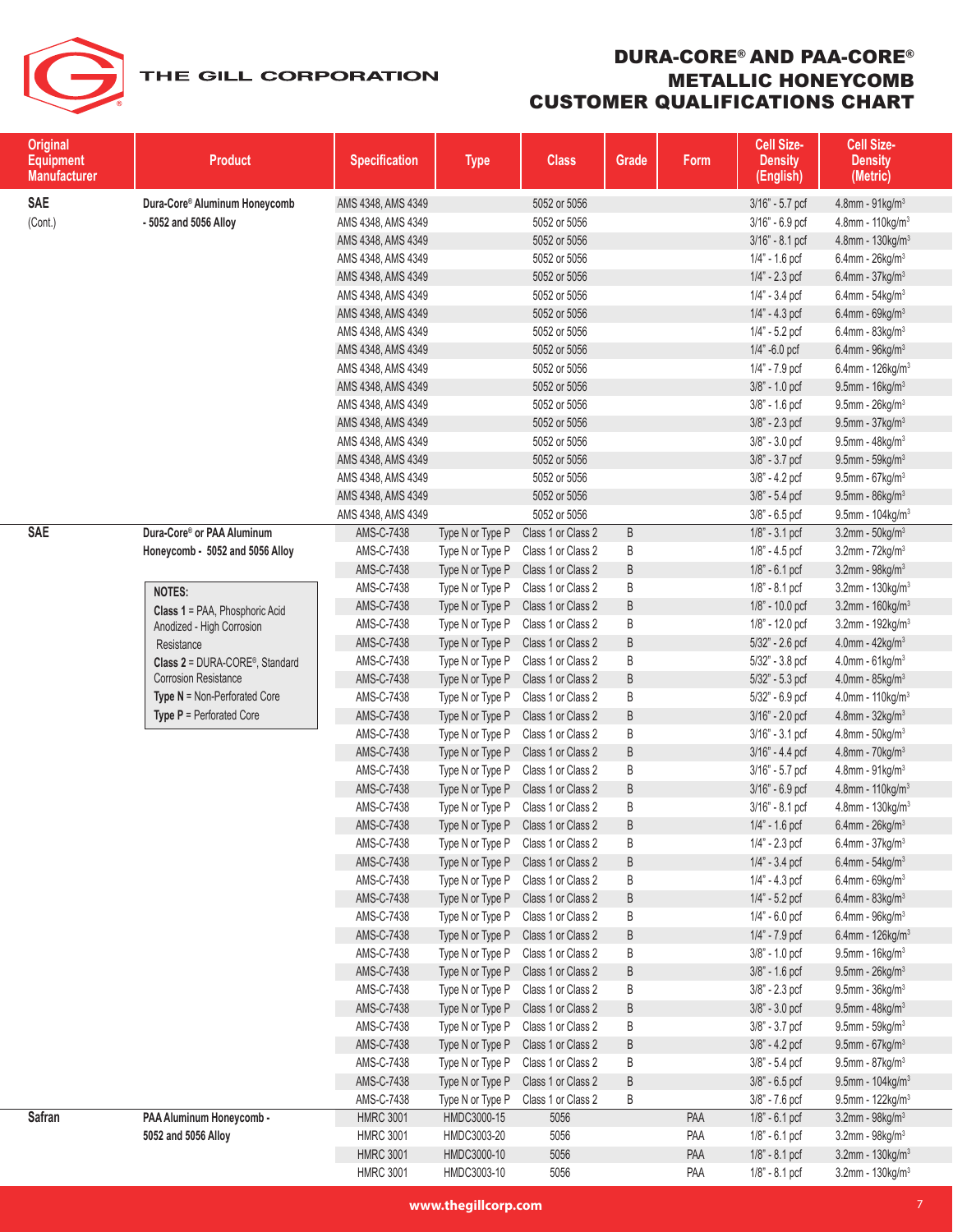| <b>Original</b><br><b>Equipment</b><br><b>Manufacturer</b> | <b>Product</b>                                               | <b>Specification</b> | <b>Type</b>                         | <b>Class</b> | Grade | Form       | Cell Size-<br><b>Density</b><br>(English) | Cell Size-<br><b>Density</b><br>(Metric) |
|------------------------------------------------------------|--------------------------------------------------------------|----------------------|-------------------------------------|--------------|-------|------------|-------------------------------------------|------------------------------------------|
| Safran                                                     | PAA Aluminum Honeycomb -                                     | <b>HMRC 3007</b>     | HMDC3003-19                         | 5052         |       | PAA        | $1/8" - 8.1$ pcf                          | 3.2mm - 130kg/m <sup>3</sup>             |
| (Cont.)                                                    | 5052 and 5056 Alloy                                          | <b>HMRC 3007</b>     | HMDC3003-21                         | 5052         |       | PAA        | $1/8$ " - 6.1 pcf                         | $3.2$ mm - $98$ kg/m $3$                 |
|                                                            |                                                              | <b>HMRC 3005</b>     | HMDC3004-2                          | 5052         |       | PAA        | 3/32" - 22.1 pcf                          | $2.4$ mm - 354kg/m <sup>3</sup>          |
|                                                            |                                                              | <b>HMRC 3005</b>     | HMDC3002-2                          | 5052         |       | PAA        | 3/32" - 22.1 pcf                          | $2.4$ mm - 354kg/m <sup>3</sup>          |
|                                                            | <b>NOTES:</b>                                                | <b>HMRC 3001</b>     | HMDC3000-7                          | 5056         |       | PAA        | 3/16" - 4.4 pcf                           | 4.8mm - 70kg/m <sup>3</sup>              |
|                                                            | HRMC 3001 = PAA Phosphoric Acid<br>Anodized, 5056 Alloy Core | <b>HMRC 3001</b>     | HMDC3003-7                          | 5056         |       | PAA        | 3/16" - 4.4 pcf                           | $4.8$ mm - $70$ kg/m $3$                 |
|                                                            | HRMC 3005 Corrugated Higrid® =                               | <b>HMRC 3007</b>     | HMDC3003-22                         | 5052         |       | PAA        | 3/16" - 4.4 pcf                           | 4.8mm - 70kg/m <sup>3</sup>              |
|                                                            | PAA Phosphoric Acid Anodized, 5052                           | <b>HMRC 3001</b>     | HMDC3000-8                          | 5056         |       | PAA        | 3/16" - 5.7 pcf                           | 4.8mm - 91kg/m <sup>3</sup>              |
|                                                            | Alloy Core                                                   | <b>HMRC 3001</b>     | HMDC3003-8                          | 5056         |       | PAA        | 3/16" - 5.7 pcf                           | $4.8$ mm - $91$ kg/m $3$                 |
|                                                            | <b>HRMC 3007</b> = PAA, 5052 Alloy Core                      | <b>HMRC 3007</b>     | HMDC3003-17                         | 5052         |       | PAA        | $3/16" - 5.7$ pcf                         | 4.8mm - 91kg/m <sup>3</sup>              |
|                                                            |                                                              | <b>HMRC 3007</b>     | HMDC3000-11                         | 5052         |       | PAA        | 3/16" - 8.1 pcf                           | 4.8mm - $130$ kg/m <sup>3</sup>          |
|                                                            |                                                              | <b>HMRC 3007</b>     | HMDC3003-18                         | 5052         |       | PAA        | $3/16" - 8.1$ pcf                         | 4.8mm - $130$ kg/m <sup>3</sup>          |
|                                                            |                                                              | <b>HMRC 3001</b>     | HMDC3000-5                          | 5056         |       | PAA        | $1/4" - 6.0$ pcf                          | $6.4$ mm - $96$ kg/m $3$                 |
|                                                            |                                                              | <b>HMRC 3001</b>     | HMDC3003-5                          | 5056         |       | PAA        | $1/4$ " - 6.0 pcf                         | $6.4$ mm - $96$ kg/m <sup>3</sup>        |
|                                                            |                                                              | <b>HMRC 3007</b>     | HMDC3003-15                         | 5052         |       | PAA        | $1/4" - 6.0$ pcf                          | $6.4$ mm - $96$ kg/m $3$                 |
|                                                            |                                                              | <b>HMRC 3001</b>     | HMDC3000-6                          | 5056         |       | PAA        | 1/4" - 7.9 pcf                            | 6.4mm - $127$ kg/m <sup>3</sup>          |
|                                                            |                                                              | <b>HMRC 3001</b>     | HMDC3003-6                          | 5056         |       | PAA        | $1/4$ " - $7.9$ pcf                       | 6.4mm - $127$ kg/m <sup>3</sup>          |
|                                                            |                                                              | <b>HMRC 3007</b>     | HMDC3003-16                         | 5052         |       | PAA        | $1/4$ " - $7.9$ pcf                       | 6.4mm - 127kg/m <sup>3</sup>             |
|                                                            |                                                              | <b>HMRC 3001</b>     | HMDC3000 - 1                        | 5056         |       | PAA        | 3/8" - 3.0 pcf                            | 9.5mm - $48$ kg/m <sup>3</sup>           |
|                                                            |                                                              | <b>HMRC 3001</b>     | HMDC3003-1                          | 5056         |       | PAA        | 3/8" - 3.0 pcf                            | $9.5$ mm - $48$ kg/m <sup>3</sup>        |
|                                                            |                                                              | <b>HMRC 3007</b>     | HMDC3003-11                         | 5052         |       | PAA        | 3/8" - 3.0 pcf                            | $9.5$ mm - $48$ kg/m <sup>3</sup>        |
|                                                            |                                                              | <b>HMRC 3001</b>     | HMDC3000-2                          | 5056         |       | PAA        | 3/8" - 4.2 pcf                            | $9.5$ mm - 67kg/m <sup>3</sup>           |
|                                                            |                                                              | <b>HMRC 3001</b>     | HMDC3003-2                          | 5056         |       | PAA        | $3/8" - 4.2$ pcf                          | $9.5$ mm - 67 $kg/m3$                    |
|                                                            |                                                              | <b>HMRC 3007</b>     | HMDC3003-12                         | 5052         |       | PAA        | $3/8" - 4.2$ pcf                          | 9.5mm - $67$ kg/m <sup>3</sup>           |
|                                                            |                                                              | <b>HMRC 3001</b>     | HMDC3000-3                          | 5056         |       | PAA        | 3/8" - 5.4 pcf                            | 9.5mm - 86kg/m <sup>3</sup>              |
|                                                            |                                                              | <b>HMRC 3001</b>     | HMDC3003-3                          | 5056         |       | PAA        | 3/8" - 5.4 pcf                            | $9.5$ mm - $86$ kg/m <sup>3</sup>        |
|                                                            |                                                              | <b>HMRC 3007</b>     | HMDC3003-13                         | 5052         |       | PAA        | 3/8" - 5.4 pcf                            | $9.5$ mm - $86$ kg/m <sup>3</sup>        |
|                                                            |                                                              | <b>HMRC 3001</b>     | HMDC3000-4                          | 5056         |       | PAA        | $3/8"$ - 6.5 pcf                          | 9.5mm - 104kg/m <sup>3</sup>             |
|                                                            |                                                              | <b>HMRC 3001</b>     | HMDC3003-4                          | 5056         |       | PAA        | $3/8" - 6.5$ pcf                          | 9.5mm - $104$ kg/m <sup>3</sup>          |
|                                                            |                                                              | <b>HMRC 3007</b>     | HMDC3000-14                         | 5052         |       | PAA        | $3/8$ " - 6.5 pcf                         | $9.5$ mm - 105 $kg/m3$                   |
|                                                            |                                                              | <b>HMRC 3007</b>     | HMDC3003-14                         | 5052         |       | PAA        | 3/8" - 6.5 pcf                            | 9.5mm - 105kg/m <sup>3</sup>             |
|                                                            |                                                              |                      | HMRC 3003 HMDC3006-1, over-expanded | 5056         |       | PAA        | 3/16" - 4.4pcf                            | 4.8mm - 70kg/m <sup>3</sup>              |
|                                                            |                                                              |                      | HMRC 3003 HMDC3001-1, over-expanded | 5056         |       | PAA        | 3/16" - 4.4pcf                            | 4.8mm - 70kg/m <sup>3</sup>              |
|                                                            |                                                              |                      | HMRC 3003 HMDC3006-3, over-expanded | 5052         |       | PAA        | 3/16" - 8.1pcf                            | $4.8$ mm - 130 kg/m <sup>3</sup>         |
|                                                            |                                                              |                      | HMRC 3003 HMDC3001-3, over-expanded | 5052         |       | PAA        | 3/16" - 8.1pcf                            | 4.8mm - 130kg/m <sup>3</sup>             |
|                                                            |                                                              |                      | HMRC 3003 HMDC3006-4, over-expanded | 5052         |       | PAA        | 3/16" - 4.4pcf                            | 4.8mm - $70$ kg/m <sup>3</sup>           |
|                                                            |                                                              |                      | HMRC 3003 HMDC3006-5, maxi-expanded | 5056         |       | PAA        | $3/16" - 4.4pcf$                          | 4.8mm - 70kg/m <sup>3</sup>              |
|                                                            |                                                              |                      | HMRC 3003 HMDC3001-5, maxi-expanded | 5056         |       | PAA        | 3/16" - 4.4pcf                            | $4.8$ mm - $70$ kg/m $3$                 |
|                                                            |                                                              |                      | HMRC 3003 HMDC3006-7, maxi-expanded | 5052         |       | <b>PAA</b> | $3/16" - 8.1pcf$                          | 4.8mm - 130kg/m <sup>3</sup>             |
|                                                            |                                                              |                      | HMRC 3003 HMDC3001-7, maxi-expanded | 5052         |       | PAA        | $3/16" - 8.1pcf$                          | $4.8$ mm - 130 kg/m <sup>3</sup>         |
|                                                            |                                                              |                      | HMRC 3003 HMDC3006-8, maxi-expanded | 5052         |       | PAA        | $3/16" - 4.4pcf$                          | 4.8mm - $70$ kg/m <sup>3</sup>           |
| Sonaca                                                     | Dura-Core® Aluminum                                          | SMS1003              |                                     | 5052         |       | DURA-CORE® | $1/8$ " - 6.1 pcf                         | $3.2$ mm - $96$ kg/m $3$                 |
|                                                            | Honeycomb - 5052 and 5056 Alloy                              | <b>SMS1005</b>       |                                     | 5056         |       | DURA-CORE® | 5/32" - 2.6 pcf                           | 4.0mm - 42kg/m <sup>3</sup>              |
|                                                            |                                                              | SMS1003/SMS1005      |                                     | 5052 or 5056 |       | DURA-CORE® | 5/32" - 3.8 pcf                           | $4.0$ mm - $61$ kg/m <sup>3</sup>        |
|                                                            | <b>NOTES:</b>                                                | <b>SMS1003</b>       |                                     | 5052         |       | DURA-CORE® | 5/32"-5.3 pcf                             | $4.0$ mm - $85$ kg/m $3$                 |
|                                                            | <b>SMS 1003</b> = $5052$ Aluminum Alloy                      | SMS1003              |                                     | 5052         |       | DURA-CORE® | 3/16" - 3.1 pcf                           | 4.8mm - 50kg/m <sup>3</sup>              |
|                                                            | <b>SMS 1005</b> = $5056$ Aluminum Alloy                      | <b>SMS1003</b>       |                                     | 5052         |       | DURA-CORE® | $1/4" - 4.3$ pcf                          | $6.4$ mm - $69$ kg/m $3$                 |
|                                                            | <b>Type NEX = Unexpanded Slices</b>                          | 11014180-1           | <b>NEX</b>                          | 5052         |       | DURA-CORE® | $1/8$ " - $3.1$ pcf                       | $3.2$ mm - $50$ kg/m $3$                 |
|                                                            |                                                              | 10903820-5           |                                     | 5052         |       | DURA-CORE® | $1/8$ " - 4.5 pcf                         | $3.2$ mm - $72$ kg/m $3$                 |
|                                                            |                                                              | 10903820-5           |                                     | 5052         |       | DURA-CORE® | $1/8" - 6.1$ pcf                          | $3.2$ mm - $98$ kg/m $3$                 |
|                                                            |                                                              | 11014180-1           | <b>NEX</b>                          | 5052         |       | DURA-CORE® | 1/8"-6.1 pcf                              | $3.2$ mm - $98$ kg/m $3$                 |
|                                                            |                                                              | 10903820-5           |                                     | 5052         |       | DURA-CORE® | $3/16" - 2.0$ pcf                         | $4.8$ mm - $32$ kg/m <sup>3</sup>        |
|                                                            |                                                              | 11014180-1           | <b>NEX</b>                          | 5052         |       | DURA-CORE® | 3/16" - 2.0 pcf                           | 4.8mm - $32$ kg/m <sup>3</sup>           |
|                                                            |                                                              | 10903820-5           |                                     | 5056         |       | DURA-CORE® | 1/4" - 1.6 pcf                            | $6.4$ mm - 26kg/m <sup>3</sup>           |